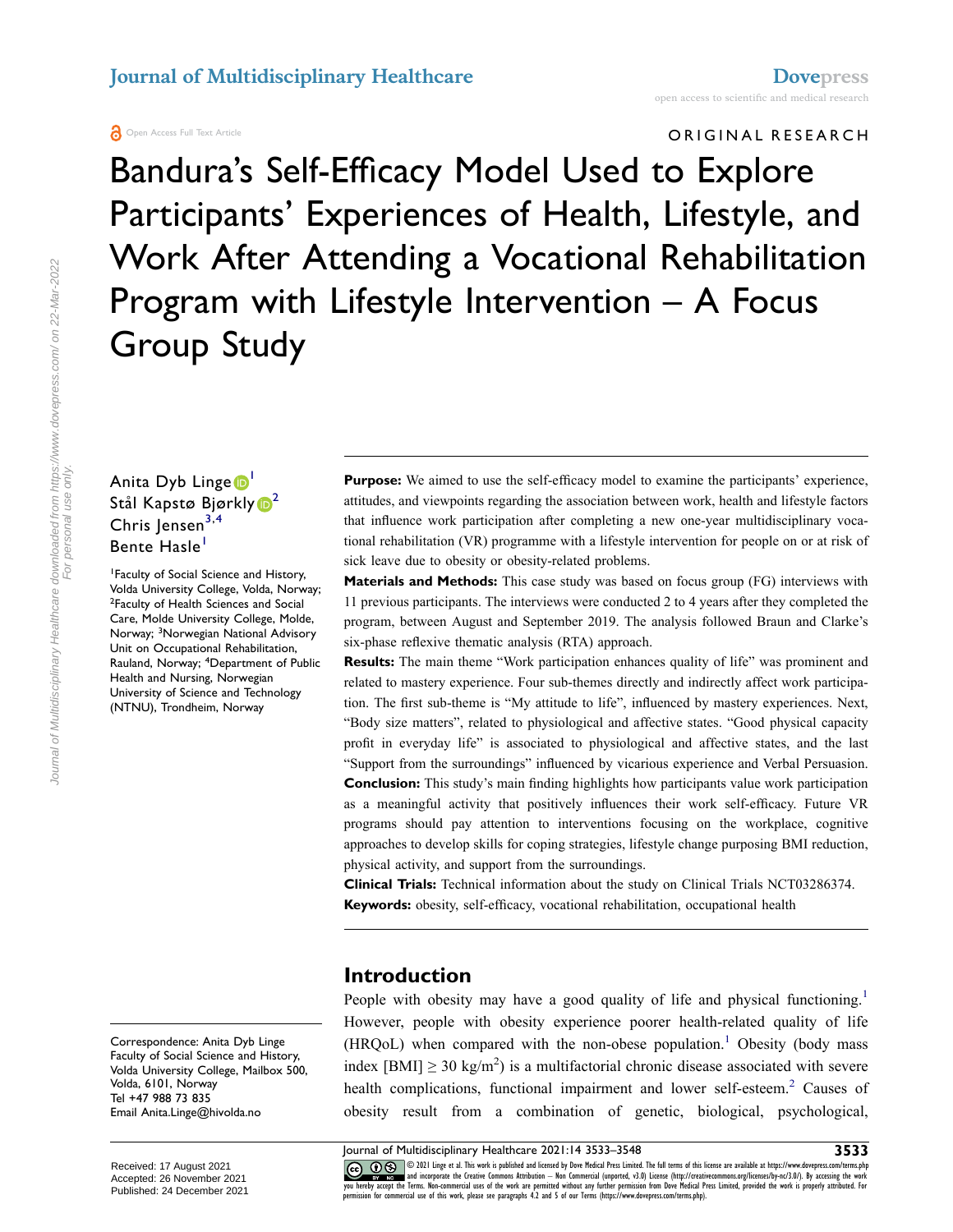<span id="page-1-7"></span><span id="page-1-6"></span><span id="page-1-5"></span><span id="page-1-4"></span><span id="page-1-2"></span><span id="page-1-1"></span>behavioural, familial, social, cultural, and environmental conditions. $3-5$  $3-5$  For many people with obesity, humiliation, stigmatization, discrimination, and bullying may be experienced daily in many areas of their social life, including the workplace. $2,6,7$  $2,6,7$  $2,6,7$  Moreover, obesity may also affect work participation through reduced job productivity and physical functioning, $1,8$  $1,8$  absenteeism from work, and sick leave.[8](#page-13-6)[,9](#page-13-7) Statistics for the Scandinavian countries indicate that Denmark, reported a yearly 1, 8 million extra days of work absence and close to 1.100 cases of disability pension related to obesity.<sup>10</sup> A study on Swedish women concludes that 10% of the total cost regarding social security are caused by overweight and obesity.<sup>11</sup> A report from OECD through Statistics Norway shows that persons in the age between 50 to 59 with obesity have three times as much work absence than those without.<sup>[12](#page-13-10)</sup> Previously published studies indicate that working people of all ages with obesity may struggle to enter and remain in the workforce,<sup>[8](#page-13-6)</sup> contributing to adverse financial and social consequences, lower self-confidence, a depressed mood, and feelings of isolation.<sup>[13](#page-13-11),[14](#page-13-12)</sup> Further, publications indicate also that weight reduction may improve work ability and work participation.<sup>15–[17](#page-13-14)</sup> To manage health and functional capacity problems and adjust contextual factors, people in Norway can receive help through governmental-funded vocational rehabilitation  $(VR)$ .<sup>[18](#page-14-0),19</sup> VR aims not to cure illness but to promote work participation despite sickness and health complaints. Return to work (RTW) (ie return, maintain or stay at work) is often the outcome measure and the final goal; however, it explains only a small part of rehabilitation's complex picture.<sup>[14](#page-13-12),20</sup> For employees, job <span id="page-1-13"></span>satisfaction, mental function and work-home balance are important outcomes of the RTW process. $21$  Previous research has indicated that people attending VR programmes may enhance work ability and reduce sick leave[.15,](#page-13-13)[22](#page-14-4)[,23](#page-14-5)

<span id="page-1-14"></span><span id="page-1-11"></span><span id="page-1-10"></span>In Norway, traditional VR programmes tend to last no more than 4 weeks and occasionally up to 12 weeks. $18$ This short duration contrasts sharply with the time people with obesity need to make lifestyle changes, which pre-ferably would be more than 6 months.<sup>[24](#page-14-6)</sup> Therefore, in 2015, a new, temporary, multidisciplinary VR programme for people on or at risk of sick leave due to obesity or obesity-related problems, for example as diabetes, muscle and skeletal disorders, hypertension and mental health problems was established at a specialised rehabilitation centre, Muritunet, in Norway. The major differences between the traditional and the new VR program are the length and the behavioural- and dietary intervention. The inpatient VR programme was established with several follow-ups over an entire year to enable the participants to work with processes contributing to health benefits and increased RTW [\(Figure 1](#page-1-0)).

The multidisciplinary team engaged in the rehabilitation program comprised a labour consultant, health care professionals and a sports educator; they all had complementary roles and collaborated to assess and treat the participants. Each participant developed a plan with goals for work activity, diet, physical activity, and coping strategies for the rehabilitation period. The rehabilitation program consisted of practical and theoretical intervention components in groups and individually. During the

<span id="page-1-12"></span><span id="page-1-9"></span><span id="page-1-8"></span><span id="page-1-3"></span><span id="page-1-0"></span>

Figure 1 A schematic overview above the vocational rehabilitation program's In- and Outpatient stays with lifestyle intervention.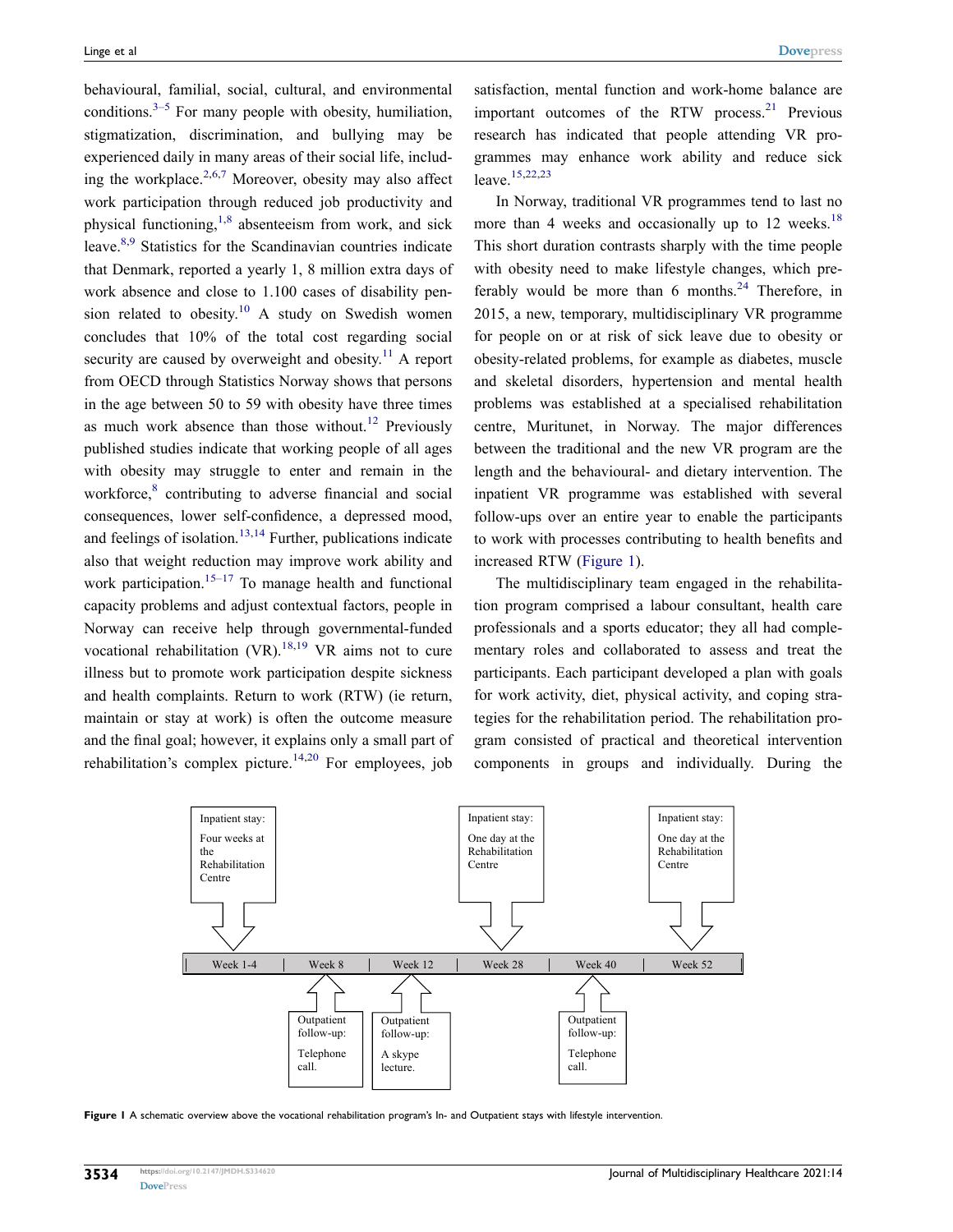<span id="page-2-0"></span>4-week inpatient stay, the participants had, on average 17 hours of individual consultations with a labour consultant, medical doctor, dieticians, physiotherapist, psychiatrist, or nurse, all educated in Motivational interviewing.<sup>25</sup> They also had 48 hours of group activity and lectures divided as follows: 14 hours of cognitive behaviour theory and practice, 20 hours of physical activity, 9.5 hours of education on food, 2.5 hours of work-related education, and 2 hours of lectures about obesity. After the four weeks of inpatient stay, the participants received an additional 4 hours of individual consulting, 6 hours of cognitive behaviour therapy and practice, 2 hours of food education and 4 hours of physical activity aiming to further support lifestyle change.

#### Self-Efficacy

The new VR programme lasted longer, had dietary and behavioural interventions, and was based on cognitive behaviour therapy principles to enhance work selfefficacy and lifestyle change. Self-efficacy is a dynamic construct that explains the development of motivation and coping strategies and may be a useful approach for understanding the self-management aspects of RTW and lifestyle change.[14,](#page-13-12)[26](#page-14-8) *Self-efficacy* is defined as "belief in one's abilities to organise and execute the courses of action required to produce a given attainment".<sup>27</sup> Self-efficacy is an important cognitive, motivational factor for predicting functional recovery and an individual's probability of successfully participating in and completing treatment and maintaining appropriate behaviour.<sup>14,[23](#page-14-5),27</sup> Self-efficacy belief can vary, often substantially, across different domains of functioning. This implies that an increase of self-efficacy in one domain may be interpreted as a result of increased self-efficacy in other domains.<sup>[27](#page-14-9)</sup>

<span id="page-2-1"></span>The four sources of self-efficacy are: Mastery Experience, Vicarious Experience, Verbal Persuasion, and Emotional and Physiological states. The first and most important source of increasing self-efficacy is having a direct experience of mastery. The second component is vicarious experiences. This comes from observations of people around us, particularly from persons we consider role models. Verbal persuasion is the third element. Positive communication and feedback from influential persons in our lives, such as family, teachers, and colleagues, can strengthen our self-belief. The last source for improved self-efficacy is emotional and physiological states. These four sources influence each other and can contribute to improving our confidence in our skills. Belief in personal efficacy promotes a key factor of healthy development,  $^{26}$ 

and high self-efficacy will generally contribute to better performance.[27](#page-14-9) The level of self-efficacy can predict behaviour change and the likelihood of successfully embracing and coping with life.<sup>14,27</sup> How people live their lives depends on previous experiences, how they evaluate their abilities concerning the approval of others, how support from others can strengthen their belief to achieve what they seek, and how the emotional state affects the body's physiological responses[.27](#page-14-9) Peoples' self-efficacy is rooted in a system consisting of individual factors and environmental and social systems. In a group, working together may be essential for achieving collective social goals.<sup>[27](#page-14-9)</sup>

Self-efficacy is a good predictor of behaviour and behaviour change. Still, the concept cannot be used as an exhaustive explanation of "the beliefs about whether actions affect outcomes"[,27](#page-14-9) further explained as *outcome expectancy*. Outcomes, for example, BMI loss and work participation in this study, arise from action and depend a lot on an individual's judgment of how well they will perform in a given situation. Unrealistic high expectancy outcomes can be demoralising in combination with low skills to accomplish tasks and activities. In contrast, high expectancy in combination with good skills can motivate one to a desired behaviour.<sup>27</sup> A mix between self-efficacy and outcome expectancy can contribute to good beha-vioural outcomes and strengthening emotional abilities.<sup>[27](#page-14-9)</sup>

<span id="page-2-4"></span><span id="page-2-3"></span><span id="page-2-2"></span>VR with a lifestyle intervention is new and unexplored. Only a few studies have focused on the association between multifactorial lifestyle risk and work ability $20,28$  and factors that generate work participation for people with obesity.<sup>29</sup> By examining the work dimension's interpretation, we can explore a more holistic picture of the complexity of obesity and work participation. The participants' own voices on what they experience as facilitating or inhibiting their lifestyles and work participation are vital for this insight. Therefore, the present study aimed to use the four sources of self-efficacy to examine the participants' experience, attitudes, and viewpoints regarding the association between work, health and lifestyle factors that influence work participation 2 to 4 years after completing the new VR programme with lifestyle intervention.

### **Materials and Methods** Study Design

This qualitative case study was based on focus group (FG) interviews with persons who had attended the new oneyear multidisciplinary VR programme. The interviews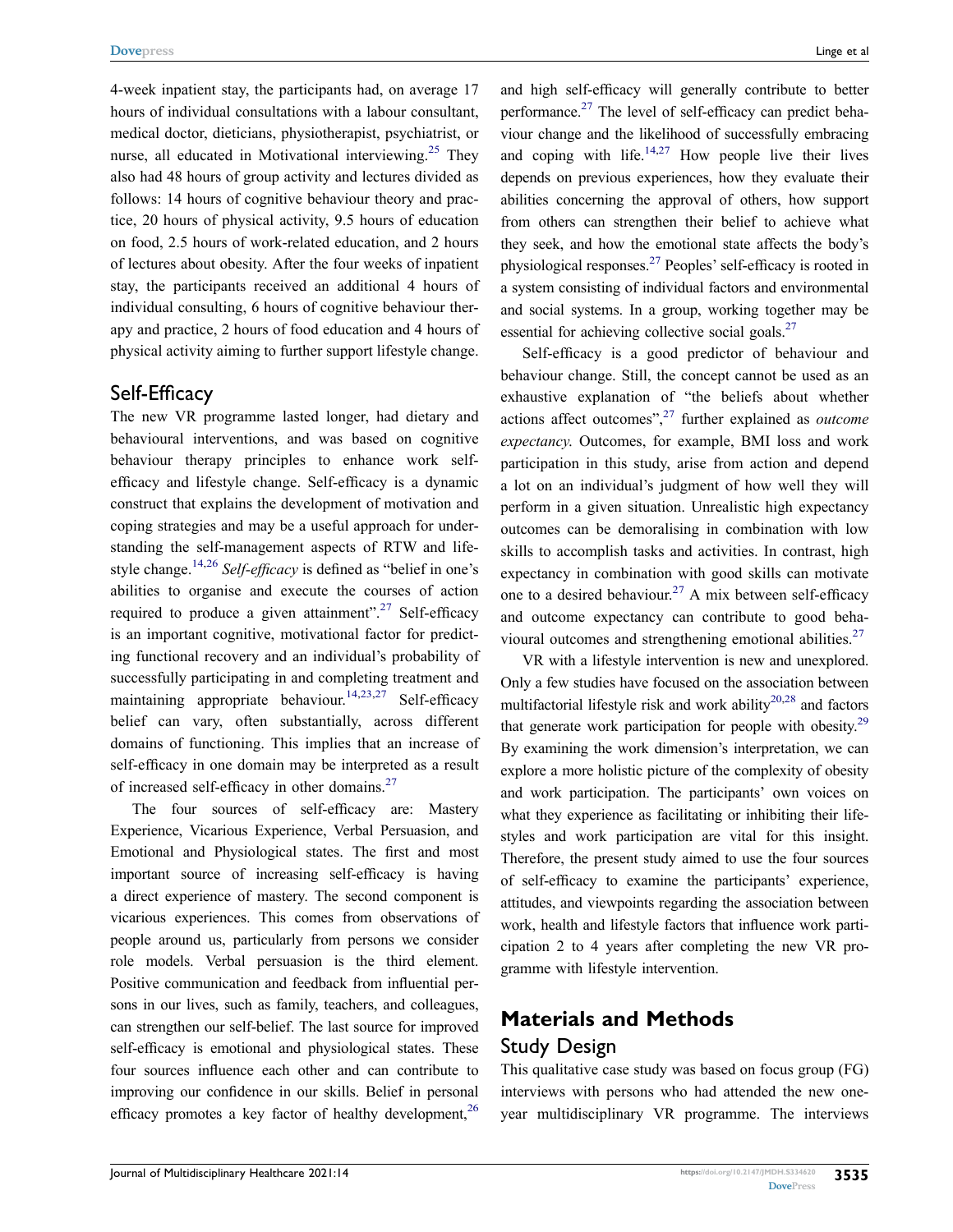were conducted between August and September 2019, 2 to 4 years after they completed the VR program. An invitation was given to participants who had achieved weight loss during the VR program and worked part or full-time at the 12-month follow-up. On average, the participants had achieved −11.9 kg weight loss during the VR program, stretching from −17.2 to −6.8 kg. The participants lived in a geographical area nearby each other.

### **Participants**

In total, 18 individuals between 18 and 64 years were telephoned, and 12 orally consented to participate. As well, the participants received a written letter with information about the study (purpose, date, time, and place for the interview). Based on geographical destinations, the participants were divided into three FGs. On the same day as FG interview number two, one male participant could not come. Therefore, the total number of participants reported in this study is 11 [\(Table 1\)](#page-3-0).

The study sample included 6 men and 5 women aged 35 to 62 years. At the time of the interview, 2 of the participants were single and 9 married. Eight of the participants worked full-time, 2 were working part-time, and 1 female participant was temporarily on sick leave due to an operation. Seven participants had extended work experience of more than 20 years, and the rest had between 11 to 20 years of work experience. Since attending the VR program, 6 participants had lost or maintained their body weight, and 5 were "going up and down."

#### Interviews

A semi-structured interview guide was developed to capture the participants' experiences, attitudes, and viewpoints on the association between health, lifestyle, and work participation [\(Appendix 1](https://www.dovepress.com/get_supplementary_file.php?f=334620.docx)). The interviews were based on open-ended questions. The questionnaires were first tested on a selected and consenting individual with a BMI of more than 30 who participated in a lifestyle change program at Muritunet, a specialised rehabilitation centre. This resulted in small changes to the interview guide. Second, in a VR program at Muritunet, two groups of volunteers tested the modified interview guide and, subsequently, the questionnaires were adjusted to ensure validity.

The first and last author in this article conducted all three FGs. Each interview took from 1.5 to 2 hours and was conducted in a suitable meeting room big enough for six persons. The FG interview started with presenting the study's purpose, group rules, expectations, and the <span id="page-3-0"></span>**Table 1** Characteristics of the Participants

| Gender, n (%)                                  |                |        |
|------------------------------------------------|----------------|--------|
| Female                                         | 5              | (45.5) |
| Male                                           | 6              | (54.5) |
| Age, mean, n (%)                               | 47.1           |        |
| $30-39$ years                                  | 3              | (27.3) |
| $40-49$ years                                  | 4              | (36.4) |
| $50 - 59$ years                                | 3              | (27.3) |
| $60-69$ years                                  | I              | (9.1)  |
| Educational level, n (%)                       |                |        |
| College/ university education (>14 years)      | 8              | (72.7) |
| High school (<13 years)                        | I              | (9.1)  |
| Elementary school (<10 years)                  | $\overline{2}$ | (18.2) |
| Occupation, n (%)                              |                |        |
| Service occupation                             | 3              | (27.3) |
| Health care profession                         | $\overline{2}$ | (18.2) |
| lanitor                                        | I              | (9.1)  |
| Lorry driver                                   | I              | (9.1)  |
| Seafarer                                       | 2              | (18.2) |
| Academic profession                            | ı              | (9.1)  |
| Craftsman                                      | ı              | (9.1)  |
| Working status at time of the interview, n (%) |                |        |
| <b>SLB</b>                                     | I              | (9.1)  |
| Combination SLB and WAA                        | I              | (9.1)  |
| <b>FWB</b>                                     | 9              | (81.8) |
| Years since VR, n (%)                          |                |        |
| 2                                              | 5              | (45.5) |
| 3                                              | $\overline{2}$ | (18.2) |
| 4                                              | 4              | (36.4) |

**Abbreviations**: SLB, sick leave benefit; WAA, work assessment allowance; FWP, full work participation.

participants' possibility of clearing up any ambiguities. A short presentation for the members was conducted before introducing topics in the interview. To keep control over the FG interview, the main author controlled the discussion and interaction. The last author kept track of what was taking place, taking notes and contributing with questions and input in the dialogue. $30$  After approval from the participants, the interviews were digitally recorded.

<span id="page-3-2"></span><span id="page-3-1"></span>After the interviews, the authors summarised the experiences and observations. After each interview, the digital data were reviewed and orthographically transcribed.[31](#page-14-13) Each transcript was compared with digital files at least twice.

### Reflexive Thematic Data Analysis

The analysis followed Braun and Clarke's six-phase reflexive thematic analysis (RTA) approach, which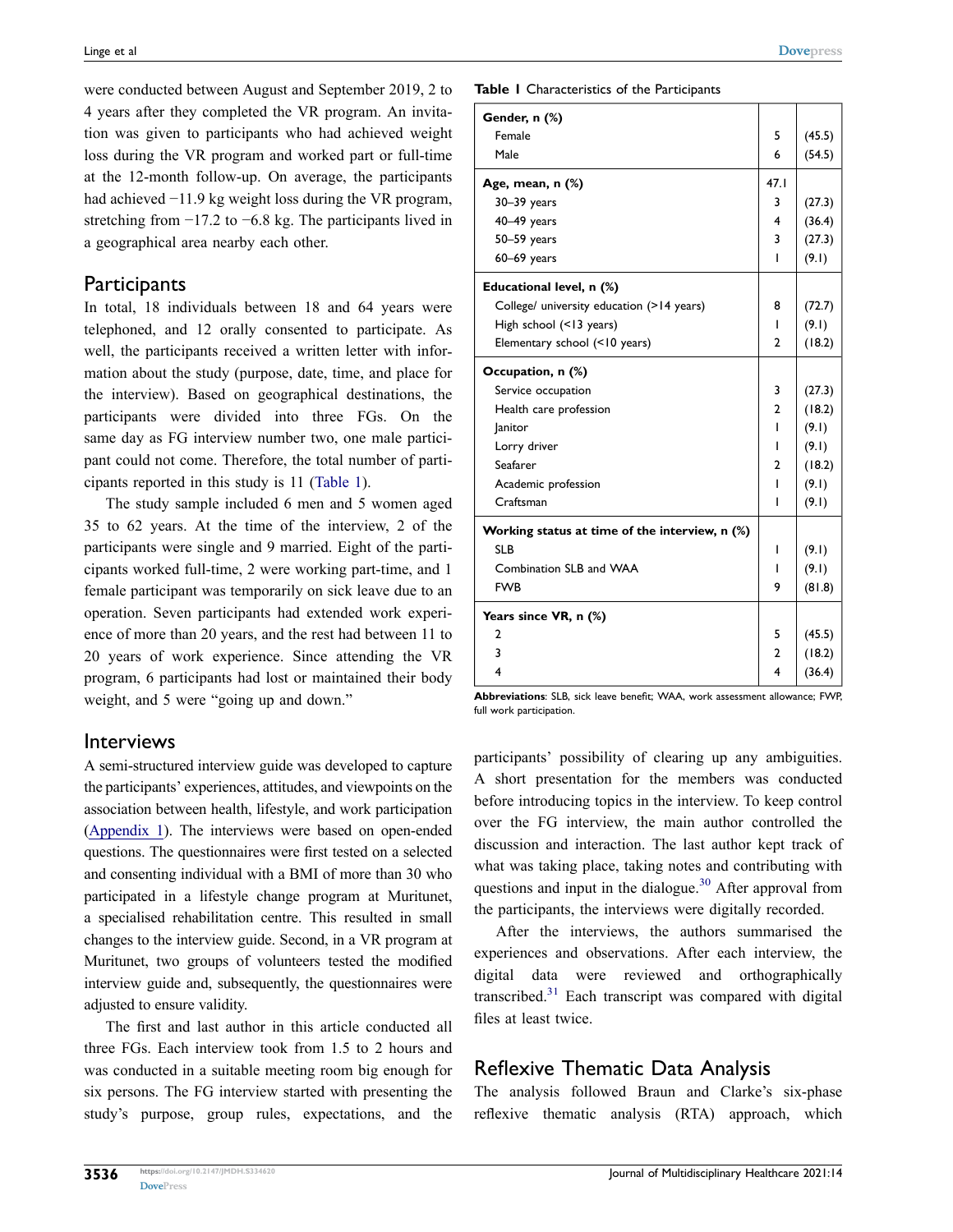involves familiarising data, data coding, searching for themes, reviewing themes, defining, and naming themes and producing the report. $31-33$  The process was characterised by an exchange of views, creative thinking, sharing, and discussing notes and models between the first and last authors. RTA allows identifying broad themes among the participants' experiences on what affects their work participation.<sup>34</sup> Analysing data was not a straightforward process but rather a process in which we moved back and forth between the different writing phases.

<span id="page-4-2"></span>The RTA process started with familiarising ourselves with the data and identifying essential information relevant to the study's aim before exchanging opinions. The first and last authors started with a hard copy (paper and pen) method, first separately and then together. The next phase included importing transcript interviews to NVivo version 12 for Windows. This process consisted of an analysis of data which were accompanied by observational and causal notes.<sup>[31](#page-14-13)</sup> In this phase, data "opened up" and provided more profound meaning. An inductive approach contributed to coding the essence of what was interesting, first on hard copy and then in NVivo. NVivo allowed matching the code of the part of the interview to that to which it refers. The data amount was reduced throughout the coding process and briefly organized the interview content into meaningful categories relevant to answering the study aim.<sup>33</sup> Included data described knowledge from the VR program and substantiated participants' experiences with work participation. Codes in this section provided the building blocks of the analysis. $31,33$  $31,33$  Data were then sorted into themes, and meaning-based patterns were identified by looking into the codes and their associated extracts.<sup>33</sup> Going back and forth through the data contributed to establishing coherent and distinctive themes, $31$  and the themes names were based on the theme's content, interest, and essence.

Writing "what we did" and "what we found" hopefully provides transparency to aid in understanding the messy process involved in transforming focus group research into a coherent and informative presentation. Quotations in this article of what the participants said demonstrate the findings, give the participants a voice, and demonstrate the interpretative adequacy of the analysis. $31,33$  $31,33$ 

#### <span id="page-4-1"></span>**Results**

One main theme and four sub-themes emerged from the analysis and consisted of information affecting the participants' self-efficacy concerning work participation. The findings are presented according to the four sources of self-efficacy by Bandura,  $27,35$  $27,35$  a theoretical framework used as a lens for how this study labelled the findings<sup>36</sup> [\(Table 2\)](#page-4-0).

<span id="page-4-5"></span><span id="page-4-4"></span><span id="page-4-3"></span>Due to the modest amount of published literature about factors that generate work participation for people with obesity, the framework of self-efficacy can contribute as a valuable approach for the study context and depth of the topics of work and obesity. $37$  The main theme is "Work participation enhances quality of life", and the four subthemes are "My attitude to life", "Body size matters", "Good physical capacity enhances in everyday life", and the last, "Support from the surroundings".

The main and the first sub-theme are presented within the source of mastery experience, and the third and fourth, within the source of physiological and affective states. The last theme is presented with the source vicarious experience and verbal persuasion. The amount of information within these sources highlights how important they are for the participants' general self-efficacy concerning health, lifestyle, and work participation.

### Work Participation Enhances Quality of Life: Mastery Experience

Work participation enhances quality of life was unlike the other themes as it was prominent in all focus groups

| <b>Main Theme</b>       | Work Participation Enhances Quality of Life |                                       |                                                     |                                               |  |
|-------------------------|---------------------------------------------|---------------------------------------|-----------------------------------------------------|-----------------------------------------------|--|
| Self-efficacy<br>source | Mastery experience                          |                                       |                                                     |                                               |  |
| Sub-themes              | My attitude to life<br>matter               | <b>Body size matter</b>               | Good physical capacity enhances in<br>everyday life | Support from the<br>surroundings              |  |
| Self-efficacy<br>source | Mastery experience                          | Physiological and<br>affective states | Physiological and affective states                  | Vicarious experience and Verbal<br>Persuasion |  |

<span id="page-4-0"></span>**Table 2** Overview of Findings and Related Self-Efficacy Source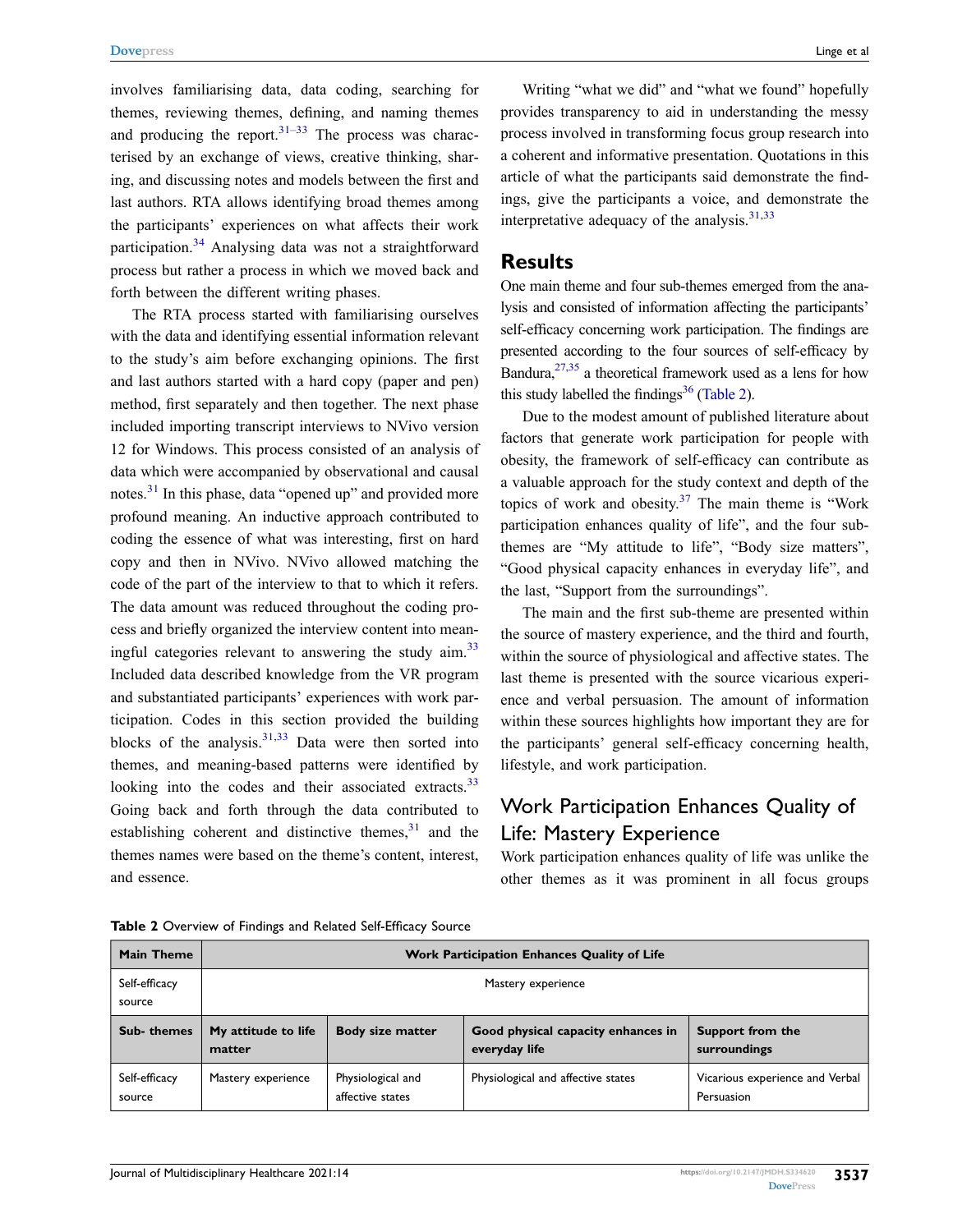interviews and, therefore, the main theme. This theme contains information about job satisfaction, facilitated work, good relationship with employers and colleagues, and the consequences of lack of recognition.

Most of the participants had worked many years in the same profession or with the same employer. It struck us how they all were proud of what they do. The participants talked warmly about their devotion and dedication to their jobs. They had important tasks, and one skipper told us:

I love to be in charge, to manoeuvre the boat and to do the job right. That is my quality of life. I love my job, and I'm a sailor. For me, work is a way of life.

One of the women working with children said it is

Nice to get to work, and the kids wrap around my neck. During the periods I have been on sick leave, I miss the social life, to be with the other colleagues and have the possibility to talk to the others.

They stated that "it is important to enjoy the work" and that "a job with well-being compensates for much in life." Being part of a good team was highlighted for "well-being at work." One of the women said, "We colleagues kid with each other". Another woman said: "I need jokes and laughter around me at work. Nonsense gives me a good laugh". Working together in a team, sharing life experiences, and having fun together was crucial for job satisfaction. These statements were typical for all the participants and were analysed as the core theme of all three focus groups' interviews. Good communication and relationship with employers and colleagues may support their selfefficacy in interaction with others.

During the interviews, the participants discussed what promotes and inhibits work participation. An employer can make things easier or harder in the workplace.

There is not always need for big changes, but it was helpful when Fridays were celebrated with fruit instead of cake. Not just because of me but in general.

Another employer had organised physical activity and signed up for organised physical activity called "Stikk UT." The company offered this to all their employees. Some participants had employers who contributed to job satisfaction and a healthy lifestyle as an inclusive practice for all, which supported their work self-efficacy. An attitude like this might help alleviate the stigma individuals who are overweight usually encounter. Sometimes greater accommodations are required, illustrated in the craftsman example where his employer "facilitated that I did not have to travel that much, and I worked less overtime." Working shifts contributed to a less healthy lifestyle, and some participants had access to modified jobs with the same employer when, as one said, "I got sleeping problems due to the night shift which affected my eating habits and my lifestyle".

However, not all the participants had good experiences with their employers. One of them found that shift work and "unconventional working hours lead to sleeping problems and anxiety." One informant experienced a lack of recognition of his health problems and related the following:

After I got on sick leave, my first contact with my employer was after six months. My employer called me one hour before a dialogue meeting with NAV. My problem, I could not sleep due to shift work, became stressed, and my employer did not show any interest in facilitating the work, which affected both my work ability and lifestyle.

Not experiencing support from his employer was understood as a means of exclusion and affected his lifestyle. Not being heard when struggling at work was associated with loss of motivation, work absence and decreased work self-efficacy to exercise control over troublesome situations.

The main theme contains information about what work participation means for the participants and what can be done to maintain work participation. Regardless of which focus group, participants shared information about work participation's joy and satisfaction, based on their past and present experiences. Even when a workload included heavy physical tasks, as one cleaning lady talked about, her satisfaction in being a part of and having important tasks in a work community was strong: "I love to be at work, it is my family, there is humour and a fantastic place to be". Her satisfaction did not, however, keep her from adding to the theme of how a large body makes work hard.

The participants emphasised with employers who facilitated working hours and a healthy lifestyle. They conversed positively about employers who served fruit instead of cake, organised or facilitated physical activity during working hours or leisure times, and facilitated and individualised organised working conditions for the workers. Participants highlighted good leaders who promoted a healthy work culture and was a source of well-being and job satisfaction. Having a need for modified work not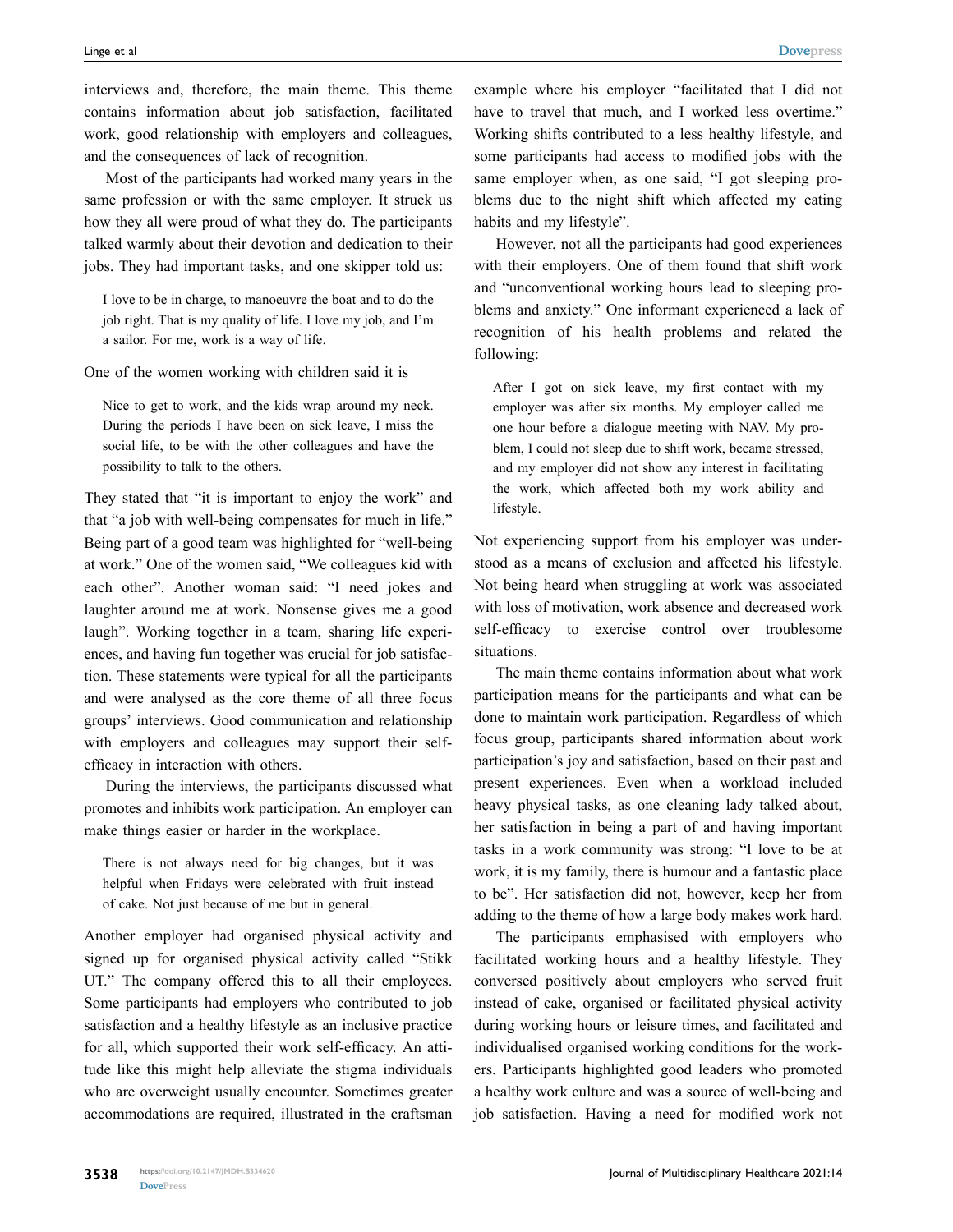being accommodated was a factor that led to sick leave and consequent troubling lifestyle change processes.

### My Attitudes to Life: Mastery Experiences

The first sub-theme associated with work participation included findings about how participants' thoughts, feelings, and the ability to conduct tasks and activity successfully affected their lives in general. This sub-theme provides insight into what promotes and inhibits choices related to life in general and work participation.

Besides participation in work, the participants continued working on their lifestyle change process, including weight loss, which might be challenging to achieve and maintain. In all focus group interviews, the topic of "weight cycling," which describes repeated periods of unhealthy food intake, inactivity and loss of faith and motivation, was recurring. It seems that "weight cycling" greatly impacted the participants' lives, both in their lifestyles and, equally importantly, in their coping strategies in general. Participants who expected weight cycling managed to recognise and mobilise previously experienced strategies to return to a lifestyle characterised by healthy food, structure in everyday life and positive self-efficacy. Also, they had the strong belief: "I know I can!", build on previous experiences in combination with high outcome expectancy. Another characteristic was that instead of cutting out food, they replaced unhealthy with healthy food. They maintained a balance between allowing and denying themselves food and sweets, like, for example, one of the women who described one of her coping strategies:

I have learned to eat food, and I taste sweets. I have stopped eating sweets, I taste it. I look forward to tasting and have stopped having a bad conscience about tasting". She had learned that previous food patterns and feelings about eating decreased her self-efficacy and had now learned a coping strategy which affected her positively.

Three of the informants did not manage to overcome the negative weight cycling and expressed a wish to have "the strength to succeed and stay there." Previous experience with diets that failed, lack of coping strategies and external factors contributed to failure in their projects. One reported having lost her "motivation on vacation and could not stop the unhealthy lifestyle - there were no future goals." One of the sailors said that his "loss of faith" was associated with several factors. It was connected to the culture at work with "inappropriate food patterns", "an inhibitory sports injury, and a new girlfriend. Getting a girlfriend is not good if you

want to lose weight [laughter]." In some periods, especially in cases where the lifestyle-change process failed, many of the participants' felt unsuccessful and withdrew themselves from others, both from work colleagues and in private: "I withdraw myself from others when I fail in my project and am more social when I succeed - my own choice." It seems that negative strategies among the participants were characterised by no future goals, lower self-efficacy, and a higher sense of failure when they failed in life.

Letting go of a miserable conscience and learning to deal with emotions and messy thoughts was another experience involved in being able to handle the workload and which contributed to increased self-efficacy. One of the women said:

I had messy thoughts all the time both at work and in private. Then I realised that this was not good for me. In the last year, I haven't had that messy thinking. I have discovered that I still reach the finish line.

This echoed what another woman pointed out:

I have a less lousy conscience now. I have learned not to worry too much. In my group, we talk a lot about eating our emotions. I have become good at putting thoughts and worries away, and then I do not get so scared. I do not dull my fears by eating them up.

Accepting "who you are and what you can do" is the last experience the participants' highlighted. High expectations recurred as a factor for stress. Two participants in different focus groups both engaged in the theme of being "good enough". They had changed their attitudes to life in general by not letting their big bodies dominate their thoughts. Both had lost weight and learned from previous thoughts and feelings, redefined and strengthened their self-efficacy, and accepted "who you are and what you can do". One of the women said that she had "learned that I am good enough", and these two participants supported other group members that had not succeeded by encouraging them: "One should be happy for the one thing you achieve and not focus on the other things you have not done."

### Body Size Matters: Physiological and Affective States

The second sub-theme contained findings regarding how body size promotes or inhibits work participation. The participants started by explaining why body weight reduction was important for them regarding work participation. Three of the men, mainly sailors, faced the threat of losing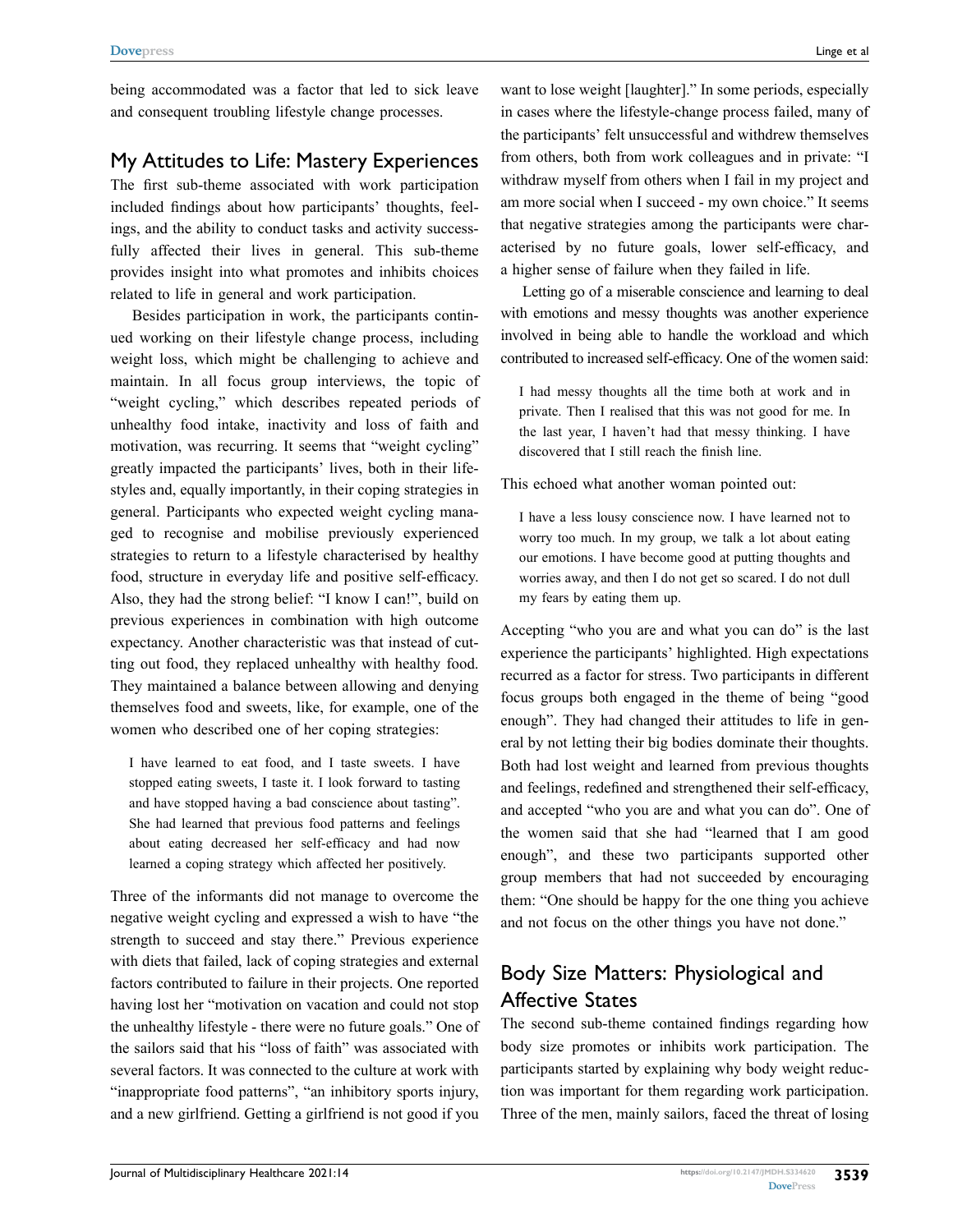their jobs because of their obesity or obesity-related diseases:

We could have lost our medical certificate. We go to the seafarer's doctor every other year. We struggled with overweight and had problems. We could have lost our jobs if we had not lost weight.

One lorry driver experienced that his doctor "threatened to take my driver license due to my uncontrolled blood sugar; I have diabetes."

Both men and women experienced how body weight reduction had positive effects regarding work execution. They experienced that body weight reduction contributed to easier job performance. For some, being able to wear normal clothing sizes rather than custom-made work clothing was a relief. These positive effects of body weight reduction contrasted with the experiences of a cleaning lady who gained body weight after the VR programme. She talked openly about how her body size affected her work participation and health:

I have low-back pain, and today, I am attending a treatment program for this problem. I am 50% on sick leave. Walking around with heavy body weight on my stomach is not ideal for my back.

Regardless of body weight reduction, the participants talked about how their body size affected work participation through increased security risk due to safety equipment not being customised for people with obesity. The lorry driver talked about his fear when he was walking on the top of a truck:

When you have a high BMI as I do, I am afraid of the balance. I must balance on the roof of the vehicle, between two low rails. The thin rails to pull up that should hold me on the top will be unsafe if I fall.

Body size affects security at work directly and indirectly because it may also exclude some from participation in fire drills and first aid training. The participants experienced their body size exposed in these situations and found this excessive attention unpleasant. One of the women who had gained weight said:

I did not want to participate. Imagine, getting laid down and being pulled along the floor. You are revealed for how heavy you are…. Also, we had a first aid course at work. We were going to create a situation where I would faint. I did not want to lie down, and others would turn me over in a stable side position.

Another woman in the focus group supported her: "I agree with her. Pulled in a fire blanket... then I would leave." These stories can describe how self-image is at play at work due to obesity. The participants' emotional reactions to activities, tasks, and situations due to body size seemed to affect their judgment of their ability to complete tasks in different areas. Low self-images affect self-efficacy and may be a result of how other employees think of people with obesity. Especially among health care workers, the participants experienced stigma, which affected their work participation indirectly and directly:

Often when I go to the medical doctors, they tell me to lose weight and then my problems will be solved. You will not be taken very seriously when you have a big body.

Another example was from a lady working as a nurse:

I have struggled a lot with my hips. The orthopaedic surgeon could give me new hips but recommended that I lose weight for a successful outcome. So now I have fixed them, hip replacements. When I read the description of the operation, it was a revelation that my hip problems were due to a congenital hip defect. It was a relief; this was not just self-inflicted.

Some have also experienced violation from others like the man in this quotation:

I was on the mountain one day, and there was a girl who had sprained her ankle. There were six persons from the Red Cross that carried her down. One group member told me that I should not injure my ankles on the mountain because they could not bear to carry me down.

Besides stigma, one of the women talked about experiences of discrimination due to obesity:

I have experienced that people think I am pregnant because of my stomach. Once, when I was at a job interview, I'm sure that I did not get the position because they thought I was pregnant. The girl who got the position had less education than I. I guess they thought I was pregnant, and then they could not hire me because I was soon going on maternity leave.

One of the men said that he has worked "high up in organisations" and experienced how "people with obesity have been deselected, even though they have had wonderful qualifications." He concluded: "If you are too obese, you lose respect!"

The participants talked about how body weight reduction improved individual health with normal blood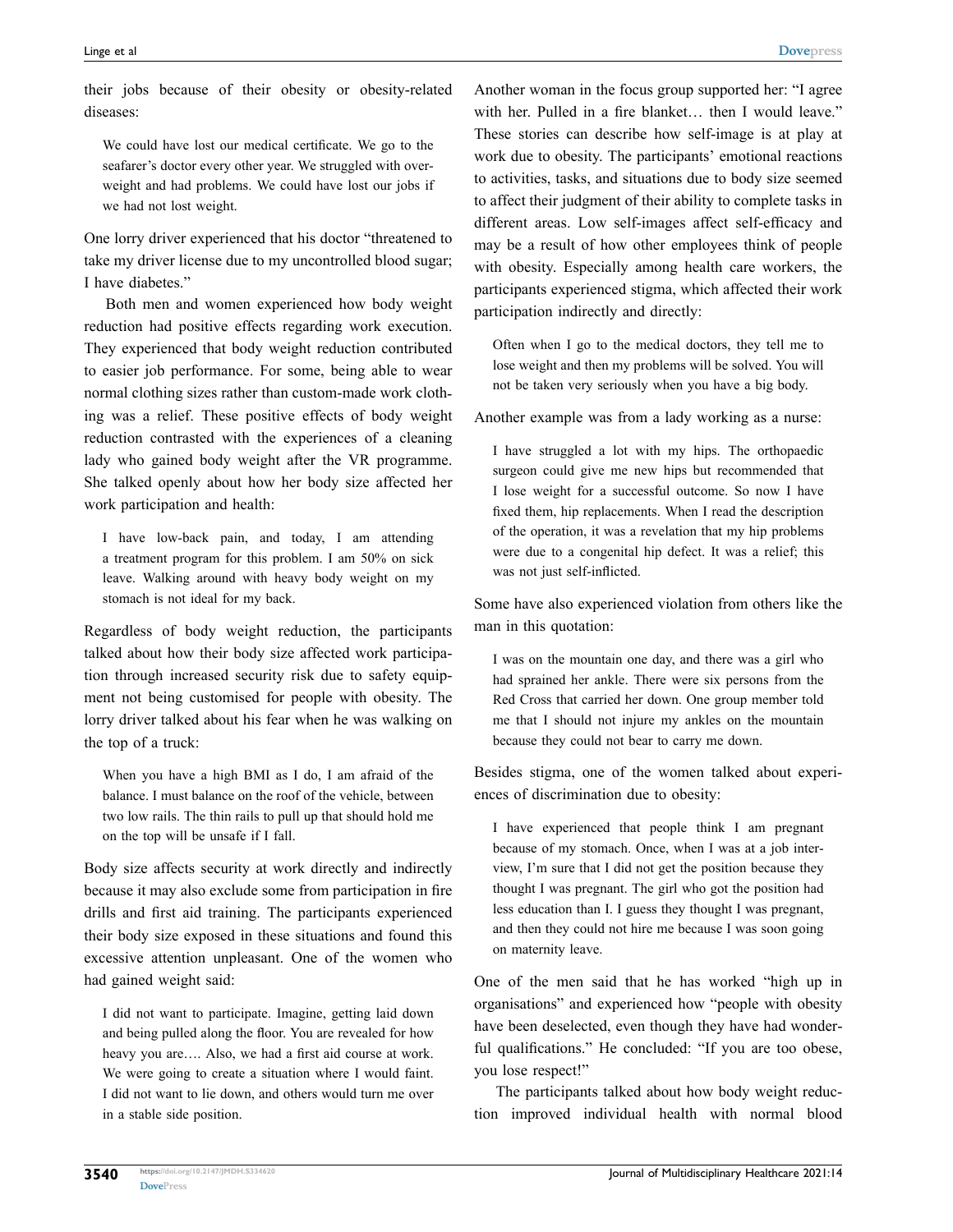pressure, more stable blood sugar, and increased activity level. These improvements led to their renewing their medical certificates to continue working on Norwegian ships and mobile offshore units and as a lorry driver. Besides health improvements, body weight reductions contributed to relief among three participants regarding their being able to wear workwear in normal sizes and how much easier it was to do their jobs with trouble-free access to difficult places. Without body weight reduction, health complaints maintained and negatively affected work participation. Obesity may contribute to security risks at work because of a lack of safety requirements and of people avoiding exposing themselves to safety training courses. The participants experienced stigma and discrimination both at work and in private from healthcare workers, colleges, and unknown people in their surroundings. Discrimination can be random or, in worst cases, systematic within an organisation. Stigma affected all areas of their lives and affected the participants' thoughts and feelings. With an underlying tone of seriousness, the participants talked about discrimination and stigma whimsically.

### Good Physical Capacity Enhances in Everyday Life: Physiological and Affective States

The third sub-theme contains findings on the physical capacity that enhances participants' work participation and mental and physical health. Two to four years after they completed the VR, physical capacity and activity seemed to be more important to participants than their body weight reduction. They talked about the physical endurance needed for a functional body and how important this was, like one lady in this quotation said: "Losing body weight was not the most important thing for me. I was not that obese. Getting in better shape to cope with the day was essential for me." Achieving this goal was described as "liberating". High physical capacity was experienced as a factor for better mood, greater endurance, and the feeling of confidence. These factors contributed to coping with work demands and in everyday life and building selfefficacy. Mainly, lifestyle changes were kept, despite gained weight for some. One of the young men related:

Always go for a morning walk and maybe once again during the day. Suddenly it becomes "Oh, Saturday I can go for a long walk!" Very nice! Walking has become an activity I want to do and not something I have to do.

I have even changed to a new job which contributed to being "paid to be sweaty".

One of the women experienced that she "lost motivation." She had gained weight and said it was hard to work:

I get body pain; my body hurts all over. I know that if I'm good at exercising, then I have the strength to carry my body, and then I do not get so much pain. It does not matter if I have high body weight, but whether I have a functional body.

In addition, other participants had experienced that low physical endurance contributed to lower energy level, less social contact with others, and increased health complaints, which, in total, may affect work participation. It seems that low physical endurance and capacity may influence the participants about how they feel and think of themselves.

One participant had health barriers that made physical activity difficult. Nevertheless, she had managed to find pleasure in activities by adapting physical activity requirements based on a functional level assumption:

I cannot walk in the mountains. I have learned that walking around the corner is also a form of exercise. Walking around the "corner" takes only 10 minutes. Suddenly I may have walked for 15 minutes. It is more than nothing. It does not have to be an exhausting activity.

Two of the female informants had additional responsibility for children with special challenges. This was a contributing factor to sick leave. The additional obligations for children also prevented physical activity. After participating in VR, one of them chose to reduce work participation from 100% to 80% to prioritise physical activity. The motivation for physical activity was also shown by the other mothers who applied for 30% disability benefits due to health complaints. In that way, she managed both continuous work participation and physical activity but accepted less income. These mothers found a balance between family obligations and taking care of their health. One of the women talked about her new lifestyle and expressed: "I use my trips as a break. Then I think of everything and nothing. No children were quarrelling or bullying each other. That's good for me."

Most participants exercised several times a week with swimming, hiking, running, bicycling, weight training, walking and interval exercise. Physical capacity contributed to the participants' increased energy level, strength,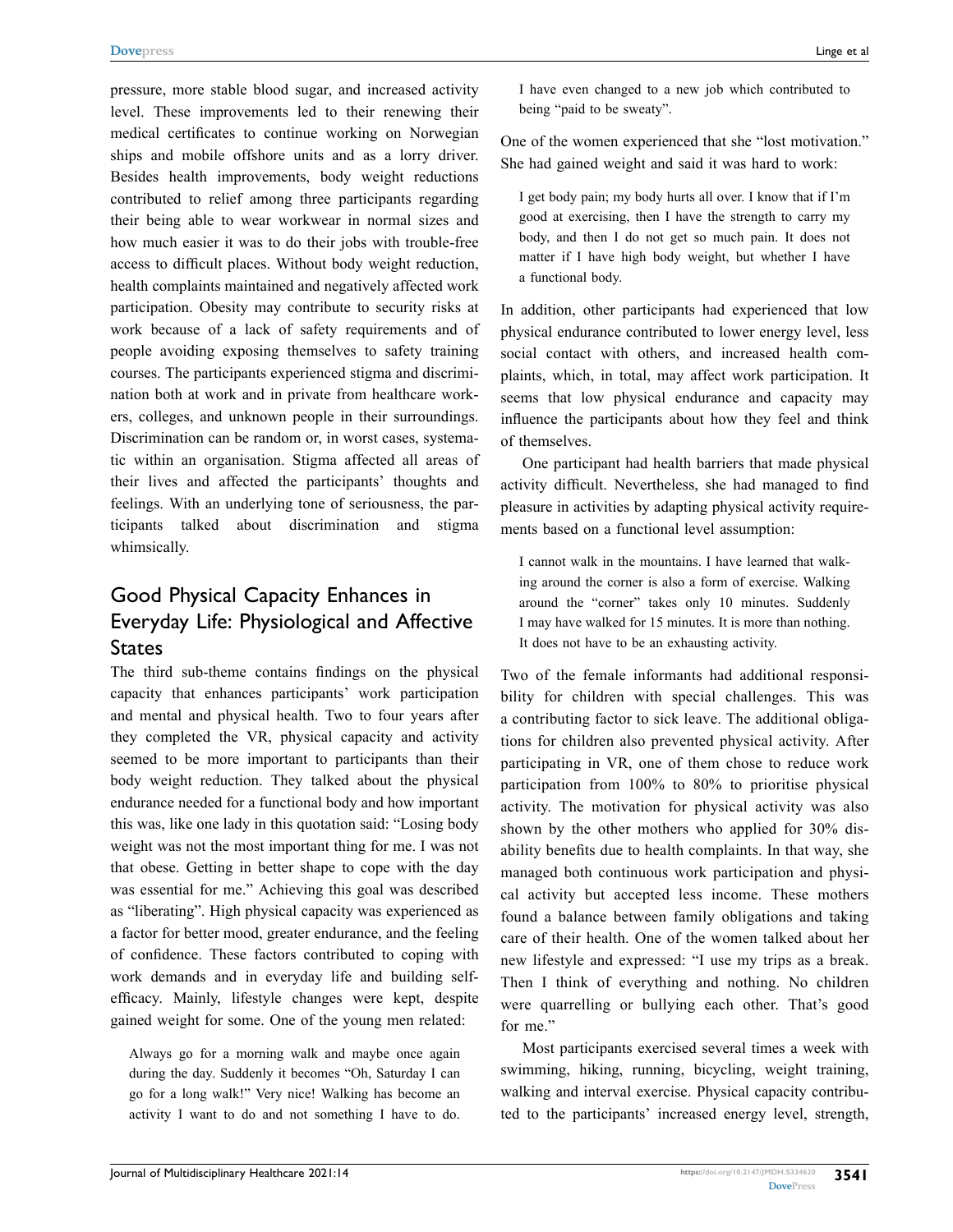and social contact both at work and in general. It seems that most of the participants preferred to exercise during the morning because they experienced that early activity contributes to reasonably healthy choices for the rest of the day. The activity level positively influenced their image of health, ability to handle the workloads, and participation in family and social activity.

### Support from the Surroundings: Vicarious Experience and Verbal Persuasion

The last sub-theme contains information about how support from colleagues, family and others may promote and inhibit the participants success in life. The participants regarded their colleagues and employer as essential factors for support. During the interviews, stories were told about how colleagues' support was valued and motivated their work participation. Some, like this lady, had experienced that her colleagues and employer had supported her: "They applauded me! When I got back to work after sick leave, I had no fear." Furthermore, working in groups was highlighted: "Nice to be a part of the team, we are good in teams. I know we are doing a good job."

Not everyone had an extended framework consisting of supportive colleagues. The lorry driver worked most of the time alone, driving his lorry. His working frame did not facilitate extended physical contact with other colleagues. He stopped along the road in diners to meet other lorry drivers, and they exchanged experiences and sharing from their everyday life. He talked about a "lorry-driver culture": "We are meeting at the dinner, and then it is about being the biggest liar [Laughter]." He is not a "talker" and likes to listen, but he still finds this "lorry driver culture" supportive.

Besides employers and colleagues, the participants highlighted family and friends' support that affected their attitudes to life and lifestyle. Families provided support through working with the participant to implement new routines for the whole family regarding food habits and exercise. "A lucky man" talked proudly about his wife: "My wife supports me. She makes healthy food, and we exercise together… it helps me a lot that she is with me." This support is essential for continuing a healthy lifestyle and for faith and motivation. A supportive family seems essential in a healthy lifestyle and handling health concerns. One of the women had an opposite experience where the family had another food habit than she and shared no interest in her process:

I experienced that it was challenging to come home after VR and have to arrange the food myself. My husband and two children were not in the process as I. I sat with my crispbreads while they enjoyed themselves with delicious food. It didn't take that long a time before I started eating the food the family ate.

Another inhibiting factor was family members who secretly ate sweets and unhealthy food but forgot to throw out the packaging. When her husband "was eating potato chips when we were sitting on the couch," one of the women decided, "I had to go to bed because I could not sit and watch him." The family's ability to support the participants' seems to influence their ability to master the activity needed for faith, motivation, and success.

For two of the mothers who still had children living at home, a family situation where the partner is working long periods away from home results in little support in their daily life, which was experienced as exhausting and, in the end, affected their life in general and thereby their work participation.

### **Discussion**

### Methodological Considerations

The present study aimed to use the four sources of selfefficacy to examine participants' experience, attitudes, and viewpoints regarding the association between work, health and lifestyle factors that influenced work participation 2 to 4 years after they had participated in the new VR programme with lifestyle intervention. Before the interview, the participants received both written and oral information about the aim and subjects of the FG. The participants' voices on what they see as promoting and inhibiting factors in the related fields of obesity and work participation is vital for insight into this relatively unexplored area.

The strength of this study has been the choice of a FG interview to gain insight into participants' experiences since the aim of qualitative methods is to seek the participants' experiences of social phenomena. As such, these methods can identify nuances and complexity not otherwise accessible. $38$ 

<span id="page-9-0"></span>Another strength is that the FG led to a certain level of empowerment of the participants. $31$  The participants came up with new topics that were meaningful to them, which they discussed and which contributed to a meaning-creating process. In addition, they exchanged experiences and explored each other's opinions which, for some, gave inspiration and motivation for their lifestyle and work participation.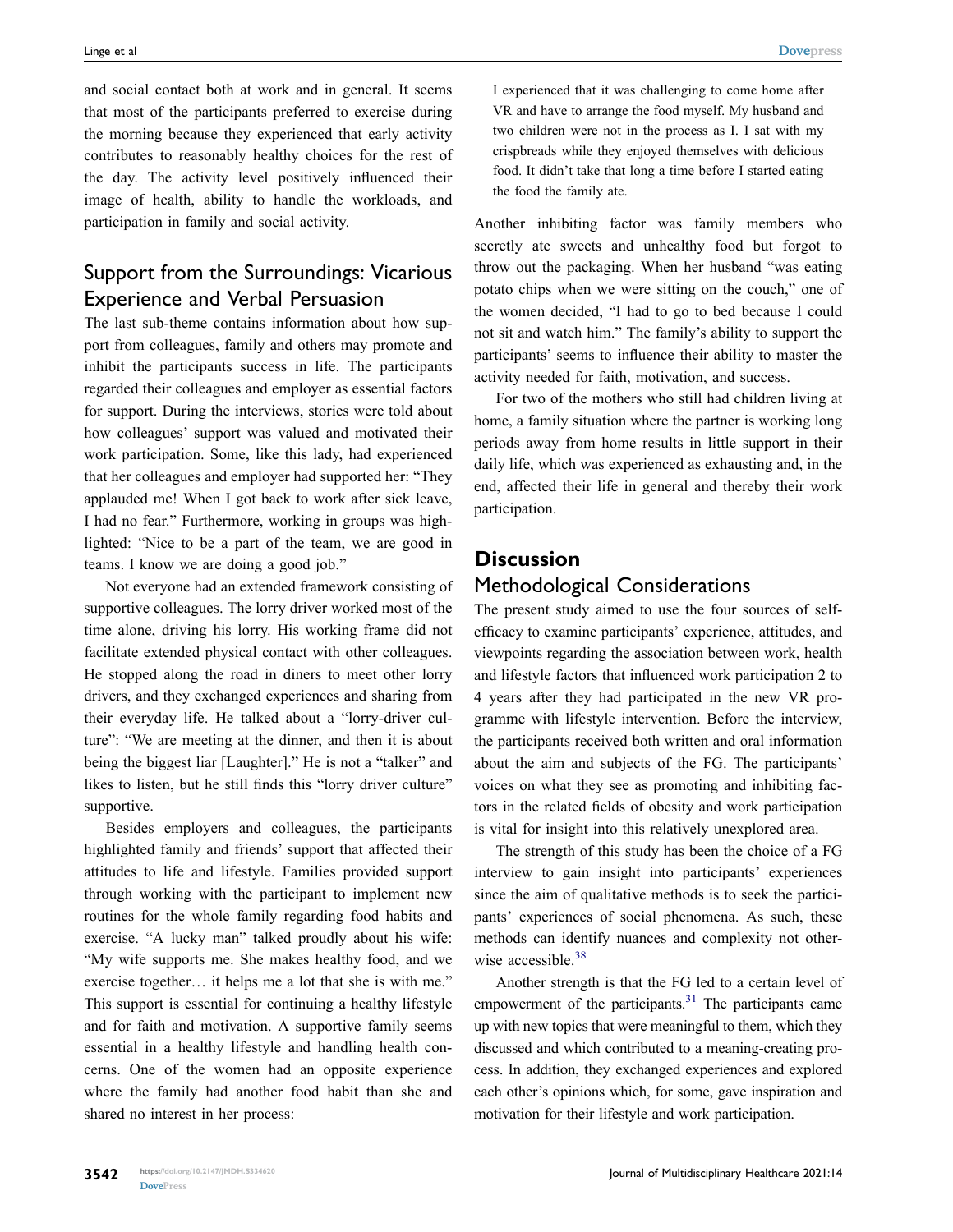The timing of the interview- 2 to 4 years after completing the VR programme with the lifestyle intervention is another strength. Following the participants' experiences through VR and the time afterwards has been crucial for obtaining information that contributes to a broad picture about their diverse life experiences regarding health, lifestyle, and work.

Findings indicate that the participants differed in workand family status, body weight and health complaints. These differences provide insight into those participants who had and did not have body weight reduction as well as into working participants and participants temporarily outside the workforce on promoting or inhibiting factors affecting their health, lifestyle, and work participation.

The last strength was that the first and last author collaborated through the process by conducting the interviews, going through the interviews after each FG, analysing and discussing the findings in the data, and establishing themes presented in this article.

Two FGs had four participants, and the last had three. The information from the one FG with four participants was narrower than the other two. The reason might be the combination of different personalities in the group: two participants were modest, one talked more than the others, and gender distribution was three men and one woman. In addition, this was the first FG for the first author who was inexperienced in leading an FG. In total, this may have affected the FG and execution.

Another limitation in the other two FGs was that some participants spoke more than others, leading the moderators to intervene in the dialogue to promote the modest participants. This may have influenced the group dynamic and the overall contribution to data.

#### Discussion of Results

Even though Bandura's four sources of self-efficacy are discussed separately, it is important to have in mind that the sources influence each other, contributing together to participants' self-efficacy regarding health, lifestyle and work participation. The data reported provides an opportunity to hear the participants' attitudes on what promotes and inhibits their self-efficacy towards work participation.

#### Work Participation Enhances Quality of Life: Mastery **Experience**

The participants experienced working together in teams as an important source for continued and remaining work participation. Furthermore, their experience of employers who provided tailored work promoted a healthy lifestyle and a positive job culture. When the participants succeed with a lifestyle change, RTW, or other tasks at work, they will, according to mastery experience, obtain truly, genu-ine and objective evidence for their ability to succeed.<sup>[27](#page-14-9)</sup> Our findings support existing literature regarding workplace modification contributing to healthier nutrition, physical activity, working hours, and preventing one participant from taking sick leave due to night shifts.<sup>[39–](#page-14-20)[42](#page-14-21)</sup>

<span id="page-10-1"></span><span id="page-10-0"></span>As the participants had spent a quarter of their life at work, they had extensive work participation and experience about how work affects them. Participants emphasised job satisfaction as an important factor for their well-being at work and RTW, which is highly influenced by past and present experiences, which is also supported in the literature.<sup>[14](#page-13-12)[,21,](#page-14-3)[43](#page-14-22),44</sup> Unconventional working hours and unmodified work are associated with loss of motivation and work absence. Not being heard can reduce their self-efficacy by undermining their efforts in difficult situations resulting in loss of faith in required skills to stay-at-work. $27$  In addition, failure to succeed will reduce self-efficacy if a failure occurs in the early lifestyle change and RTW process. Promoting and inhibiting factors in the main theme are especially significant because they are based on mastery experiences, the most influential source of efficacy information.<sup>[27](#page-14-9),35</sup> These findings support existing literature where working conditions can contribute to illness, disability, and absence. $45,46$  $45,46$ 

<span id="page-10-2"></span>It is important to address the feeling of joy, social inclusion, and devotion to work as important sources of work selfefficacy. The participants' stories about work are strongly associated with past and present mastery experience.<sup>[13](#page-13-11),[35](#page-14-16)[,47](#page-14-26)[,48](#page-14-27)</sup>

#### <span id="page-10-3"></span>My Attitude to Life: Mastery Experience

Attitude to life influences both at work and in other areas of life. Job satisfaction and the wish to maintain work that requires a medical certificate contribute positively to losing body weight. Adapted coping strategies affected the participants' lifestyles and how they solved stress connected with work participation. Further, strategies contributed to balancing between allowing and denying, knowing how to deal with messy thoughts and feelings, and accepting that I am good enough. Increased self-efficacy, built by previous experiences, seems to establish a strong belief in their outcome expectancy "I know I can" contributing to positive activity performance. Another interesting finding is how some of the participants had, in the process, managed to describe adjustments customised to their needs that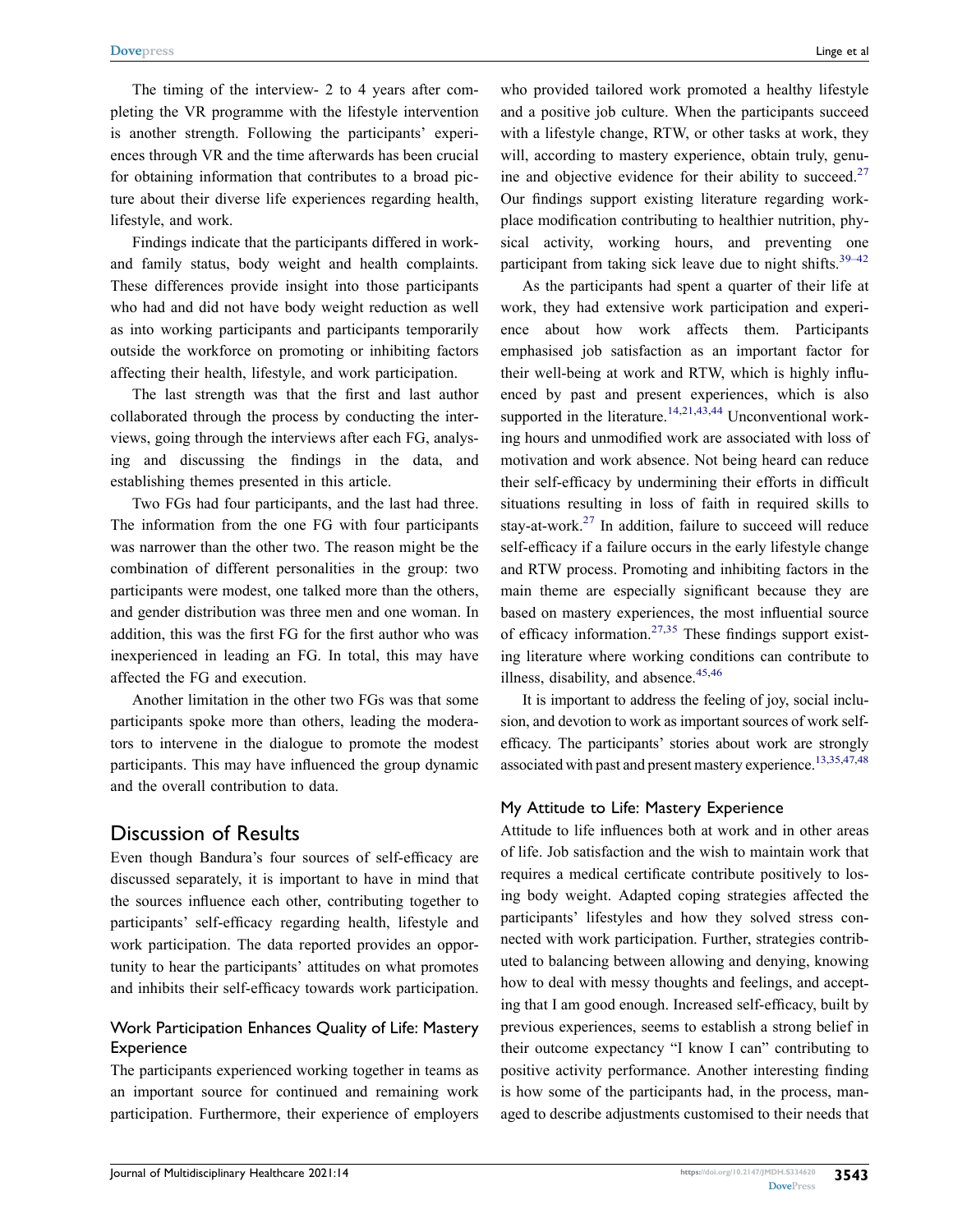enabled them to maintain or return to work. They found their value as employees and claimed adjustments to ensure a balance between health and work demands. Attitudes and strategies, in general, seem to affect how the participants' chooses to accomplish tasks and activity, and these again affect how they cope with life. Our findings merge with systematic reviews where higher selfefficacy are associated with sustained work participation despite health problems. $13,43$  Negative strategies among the participants were characterised by no future goals, lower self-efficacy, and a higher sense of failure when they failed with lifestyle change, and these findings also support other studies.<sup>13,[43](#page-14-22)</sup>

In the interviews, the participants described life with its ups and downs. When life is tough, everything is complicated, and when life is good, they feel strong and unbeatable. Stories about dealing with these ups and downs provided insights into what promotes and inhibits choices associated with life in general and work participation. Seem to be better able to make choices in situations that arise and to accomplish tasks and activities.<sup>[27](#page-14-9)</sup>

#### Body Size Matters: Physiological and Affective States

Body size influenced work participation, and structure and working frames affected the participants' lifestyle and body weight loss. Body weight reduction among the participants gave health benefits that contributed to the renewal of a driver's licence and medical certificate, made it easier to carry out work tasks, allowed wearing workwear in normal sizes and extended social contact. Loss of body weight increased participants' ability to work and enhanced work self-efficacy and is supported by previous studies that indicated that weight loss positively affects work capacity, mood, working memory, and body image, and this can contribute to increased self-efficacy.<sup>[26](#page-14-8)[,49,](#page-14-28)[50](#page-14-29)</sup>

<span id="page-11-2"></span><span id="page-11-1"></span>Body size is negatively associated with work participation due to musculoskeletal disorders, stigma, and discrimination, and this has been supported in a meta-analysis of 29 longitudinal studies where health problems were an important barrier for maintaining paid employment.<sup>[2](#page-13-1),7</sup> Our findings of the participants' experiences of body size are also supported in systematic reviews, such as persons with obesity being hired less frequently than those with average body weight and receiving less frequent promotions than individuals of average body weight $51$  and on the association between obesity and musculoskeletal disorders[.2](#page-13-1) The participants' stories indicated that body size may have influenced how they judged their selfefficacy concerning work participation and life in general. Emotional reactions to activities, tasks, and situations due to body size seemed to affect their judgment of their ability to complete tasks in different areas.<sup>[27](#page-14-9)</sup>

#### Good Physical Capacity Enhances in Everyday Life: Physiological and Affective States

<span id="page-11-3"></span>Physical capacity is highlighted as an essential factor for most of the participants. Physical activity contributes to protecting and reducing medical conditions such as heart disease, high blood pressure, diabetes, stress, depression, anxiety, and lower BMI, all important factors both for health and work participation[.52](#page-14-31) Participants' physical endurance profited them in activity at work and at leisure time, and several of the participants appreciated a job with physical activity requirements that contributed to increasing their physical capacity. It seems that physical activity at work and in private, contributes to coping with work demands and building self-efficacy. Previous research indicates that better health (ie better general physical and mental health) reduces sick leave, results in earlier return to work following sick leave, and reduces the risk of work disability for people with chronic diseases. $22$  Our findings support existing literature indicating that physical activity increases mobility and lower extremity function, as well as reduces arthritis pain, energy level and well-being.<sup>[1](#page-13-0),5</sup> In addition, the participants thought it was important to customise activity to their life situations and to find a suitable balance between their own needs adapted to the family's, a finding that also supports existing literature.<sup>45</sup> It seems that improvement in physical endurance and capacity may increase personal efficacy through how individuals feel and think of themselves. $27$ 

#### <span id="page-11-0"></span>Support from the Surroundings: Vicarious Experience and Verbal Persuasion

Colleagues, employers, and families are highlighted as important contributions for support for work participation and life in general. Support from colleagues and employers may be crucial for a healthy work environment and work culture, important factors for job satisfaction and successful RTW. It seems that the participants' increased self-efficacy after participating in the VR programme, together with perceived support, had a positive impact on them. This study's findings support existing literature on colleagues' and employers' roles as facilitators and that positive attitude and self-efficacy may contribute positively to maintaining or increasing work participation.<sup>[19,](#page-14-1)[53–](#page-14-32)[56](#page-15-0)</sup>

<span id="page-11-4"></span>Having social support from one's family can help in coping with health concerns, and this study's findings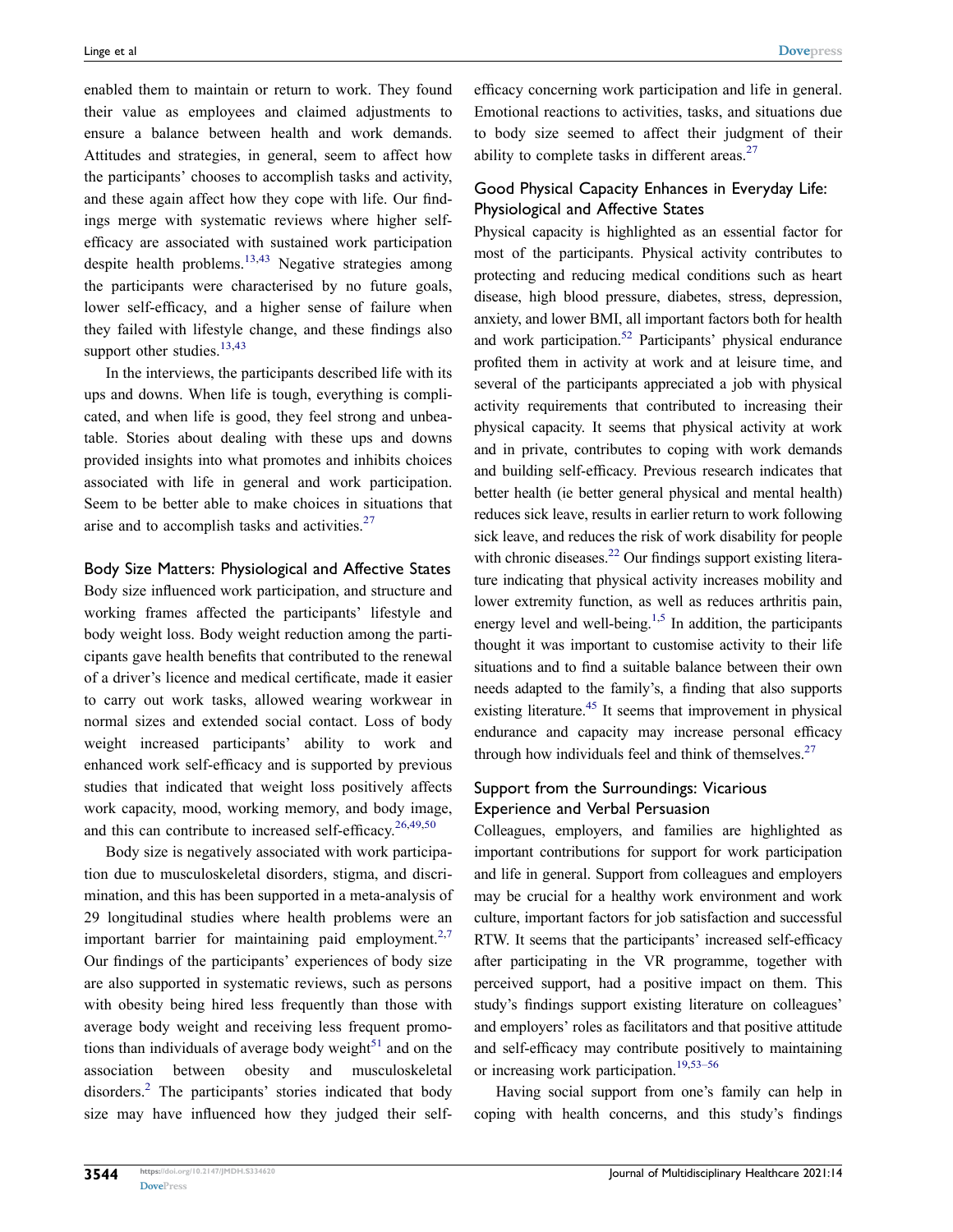highlights supportive family as an important factor in a healthy lifestyle where new habits occur and continue. In addition, support from the family affects the total life situation, which affects the participants' work ability. In contrast, lack of support affects participants' physical activity, body weight (such as weight cycling), and may contribute to lower self-efficacy. It seems that positive appraisal from acquaintances and observing people around them raised participants' belief in their ability to master the activity needed for faith, motivation, and success. Assumptions concerning selfefficacy increase or decrease depending on whom the participants imitate and through positive or negative assessment from others.<sup>27</sup> Our findings are similar to the existing literature for people with nonspecific musculoskeletal disorder.[22](#page-14-4)[,43](#page-14-22)[,44](#page-14-23)

#### **Conclusions**

The present study aimed to use the four sources of self-efficacy to examine participants' experiences, attitudes, and viewpoints regarding associations between work, health, and lifestyle factors that might influence work participation with a focus group design 2 to 4 years after completing the new VR programme with lifestyle intervention. One main theme and four sub-themes emerged from the analyses and were highlighted as important for the participants' self-efficacy and work participation. Job satisfaction seems to occur from a healthy work culture and from employers who modify work and contribute to a healthy lifestyle at work. The participants with high job satisfaction seem to have had a resilient sense of self-efficacy in overcoming obstacles at work through effort and perseverance.

Factors like positive attitudes, efficient coping strategies, a high self-efficacy, and acceptance that "I am good enough" seem to characterise those who lose weight and stay there. It seems that increased self-efficacy combined with a high outcome expectancy such as "I know I can" makes them stronger in overcoming weight cycling and other obstacles in a lifestyle change process and work participation.

Participants' body size influenced their work performance, and several of the participants experienced stigma and discrimination. Lower self-images seem to lead to avoidance of fire drills and first aid courses and requests for security equipment made for people with obesity. The participants' body size seems to impact how they judge themselves and influences their self-efficacy concerning work participation and life in general.

Two to four years after completing the VR programme, good physical capacity was more important than weight reduction. Physical activity and physical endurance were highlighted as a source of personal efficacy regarding how they felt and thought about themselves.

Colleagues, employers, and families form a supportive network contributing to a healthy lifestyle and work participation. Participants who cooperate and collaborate with their network and receive verbal support increased their belief in mastering the activities needed for success in lifestyle and work participation.

In this study Mastery Experience and Physiological and Affective States are the two most influential sources of Bandura's self-efficacy model. This study's finding indicates that VR programmes should be aware that the level of self-efficacy can predict behaviour change and the likelihood of successfully embracing and coping with life.

The main finding, "work participation enhances quality of life" highlights how participants value work participation as a meaningful activity and positively influence their work self-efficacy. Future VR programs should pay attention to interventions focusing on the workplace, cognitive approaches to develop skills for coping strategies, lifestyle change purposing BMI reduction, physical activity, and support from the surroundings.

#### **Abbreviations**

VR, Vocational Rehabilitation; FG, Focus group; BMI, Body Mass Index; RTA, Reflexive thematic analyze; HRQoL, Health-Related Quality of Life; RTW, Return To Work; NAV, Norwegian Labour and Welfare Administration; CASP, Critical Appraisal Skills Programme; REC, Norwegian Regional Committee for Medical and Health Research Ethics Central Norway.

### **Ethics Approval and Informed Consent**

There is a range of approaches to judging the quality of qualitative analysis. In this article, Critical Appraisal Skills Programme (CASP) for qualitative research checklist has been followed. $57$  This study was approved by the Norwegian Regional Committee for Medical and Health Research Ethics Central Norway (REC) 2017/573 and is registered in Clinical Trials NCT03286374. All written consents to participate in this study followed the laws and guidelines for proper health research and treatment in the Specialised Health Care services in Norway and are in accordance with the Helsinki Declaration. In addition to the written consent, the participants provided verbal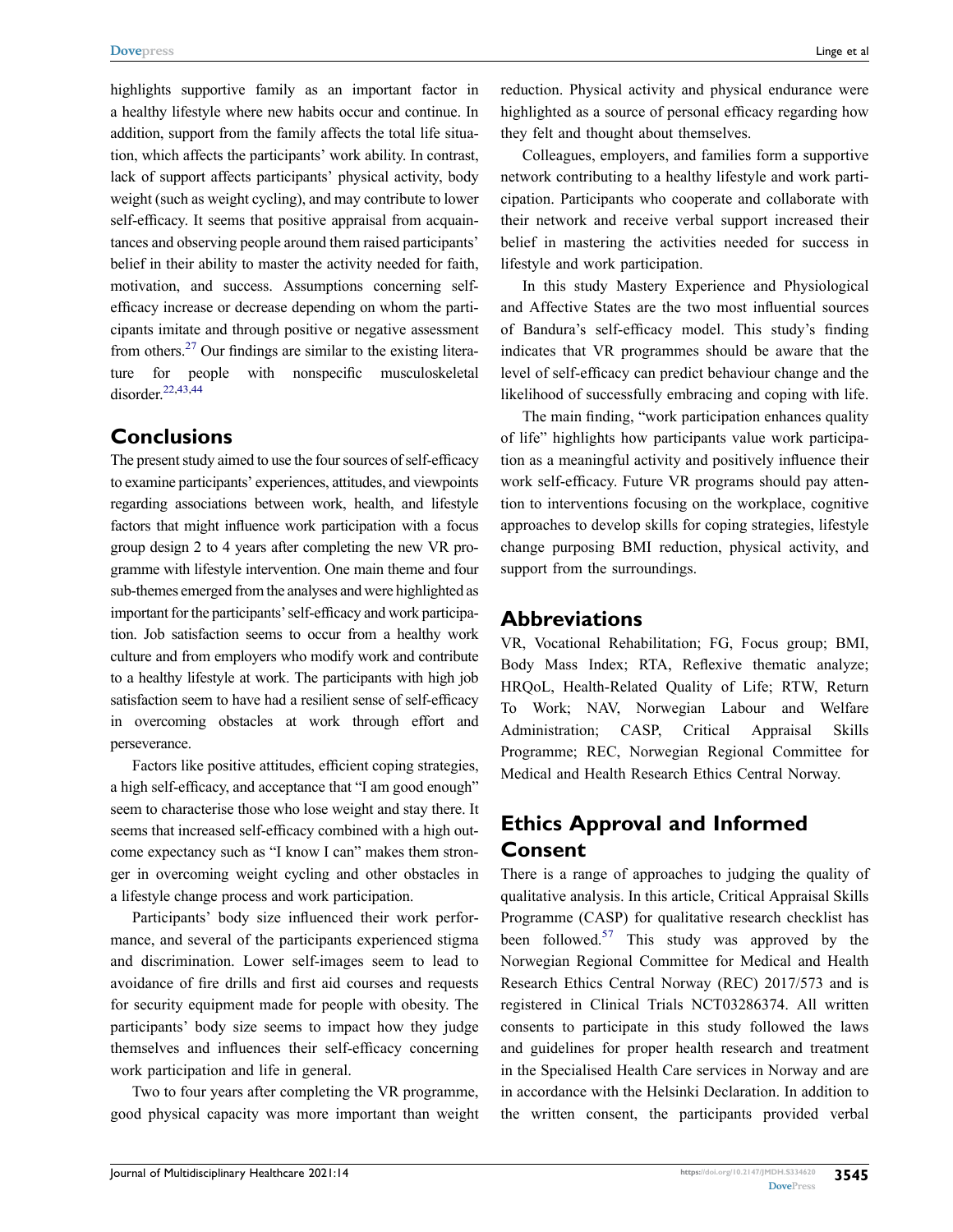informed consent that anonymised findings shared during the FG interviews could be published.

### **Acknowledgments**

The authors thank all the participants who agreed to participate in the FG interviews. They provided their time and effort to give insightful information about their life situation regarding their lifestyle and work ability.

### **Author Contributions**

All authors (A.D.L, C.J, S.K.B and B.H) made a significant contribution to the work reported, whether that is in the conception, study design, execution, acquisition of data, analysis, and interpretation, or in all these areas. Further, they have drafted or written, or substantially revised, or critically reviewed the article and agreed on the journal to which the article will be submitted. In addition, they have reviewed and agreed on all versions of the article before submission, during revision, the final version accepted for publication, and any significant changes introduced at the proofing stage. All authors agreed to take responsibility and be accountable for the contents of the article.

Additional information:

ADL. The main investigator designed the study protocol (in close collaboration with B.H), collected data, held responsibility for database quality assessment, analysed and thematised findings (in close collaboration with B. H), integrated theory and finding (in close collaboration with S.K.B) and wrote the first draft of the manuscript and its successive revisions.

SKB. He has made a significant contribution to the integrated theory and finding (in close collaboration with A.D.L).

BH. She has made a significant contribution to the design of the qualitative study, being a moderator in the FG interviews, going through and analysed the interviews together with ADL.

All authors (A.D.L, CJ, SKB, and BH) have agreed to ensure that issues related to the accuracy or integrity of any part of the work, even those in which they were not personally involved, are investigated, resolved and resolution properly documented.

## **Funding**

The Central Norway Regional Health Authority funded this study. Volda University College provided PhD funding for Anita Dyb Linge.

#### **Disclosure**

The authors, Anita Dyb Linge, Chris Jensen, Stål Bjørkly and Bente Hasle declare that they have no conflict of interest in this study.

### **References**

- <span id="page-13-0"></span>1. Rejeski WJ, Williamson D. Effects of lifestyle interventions on health related quality of life and physical functioning. In: Wadden TA, Bray G, editors. *Handbook of Obesity Treatment*. Guildford Press; [2018](#page-0-4):223–240.
- <span id="page-13-1"></span>2. Colditz GA, Dart H. Epidemiology and health and economic consequences. In: Wadden TA, Bray G, editors. *Handbook of Obesity Treatment*. Guildford Press; [2018](#page-0-5):3–24.
- <span id="page-13-2"></span>3. Hayes MR. Gut-to-brain mechanisms of body weight regulation. In: *Handbook of Obesity Treatment*. Vol. 24. Guilford Press; [2018](#page-1-1):chap 2.
- 4. Marlatt LK, Ravussin E. Energy expenditure and obesity. In: *Handbook of Obesity Treatment*. 2nd ed. Guilford Press; 2018:chap 3.
- <span id="page-13-3"></span>5. Wadden TA, Bray GA. *Handbook of Obesity Treatment*. Guilford Publications; [2018.](#page-11-0)
- <span id="page-13-4"></span>6. Tronieri JS, Wadden TA. Behavioral assessment of patients with obesity. In: *Handbook of Obesity Treatment*. Vol. 2nd. Guilford Press; [2018](#page-1-2):253–280.
- <span id="page-13-5"></span>7. van Rijn RM, Robroek SJW, Brouwer S, Burdorf A. Influence of poor health on exit from paid employment: a systematic review. *Occup Environ Med*. [2014;](#page-1-2)71(4):295–301. doi:[10.1136/oemed-20](https://doi.org/10.1136/oemed-2013-101591) [13-101591](https://doi.org/10.1136/oemed-2013-101591)
- <span id="page-13-6"></span>8. Bajorek Z, Bevan S. *Obesity and Work*. Vol. 526. Institute for Employment Studies; [2019:](#page-1-3)0–27.
- <span id="page-13-7"></span>9. Neovius K, Neovius M, Kark M, Rasmussen F. Association between obesity status and sick-leave in Swedish men: nationwide cohort study. *Eur J Public Health*. [2012;](#page-1-4)22(1):112–116. doi:[10.1093/eur](https://doi.org/10.1093/eurpub/ckq183)[pub/ckq183](https://doi.org/10.1093/eurpub/ckq183)
- <span id="page-13-8"></span>10. Juel K, Sørensen J, Brønnum-Hansen H. *Risikofaktorer Og Folkesundhed I Danmark [Risk factors and public health in Denmark]*. The National Institute of Public Health; [2006:](#page-1-5)347.
- <span id="page-13-9"></span>11. Narbro K, Jonsson E, Larsson B, Waaler H, Wedel H, Sjostrom L. Economic consequences of sick-leave and early retirement in obese Swedish women. *Int J Obes Relat Metab Disord*. [1996;](#page-1-6)20(10): 895–903.
- <span id="page-13-10"></span>12. OECD/EU. *Health at a Glance: Europe 2016*. OECD Publishing; [2016](#page-1-7).
- <span id="page-13-11"></span>13. de Wit M, Wind H, Hulshof CTJ, Frings-Dresen MHW. Personrelated factors associated with work participation in employees with health problems: a systematic review. *Int Arch Occup Environ Health*. [2018;](#page-1-8)91(5):497–512. doi:[10.1007/s00420-018-1308-5](https://doi.org/10.1007/s00420-018-1308-5)
- <span id="page-13-12"></span>14. Ekberg K, Ståhl C. Employment as a key rehabilitation outcome. In: Bültmann U, Siegrist J, editors. *Handbook of Disability, Work and Health*. Springer International Publishing; [2020:](#page-1-9)364–384.
- <span id="page-13-13"></span>15. Linge AD, Jensen C, Laake P, Bjørkly SK. Lifestyle and work-related factors associated with work ability and work participation for people with obesity: a prospective observational study after vocational rehabilitation. *Diabetes Metab Syndr Obes*. [2021;](#page-1-10)14:2943–2954. doi:[10.2147/dmso.s311462](https://doi.org/10.2147/dmso.s311462)
- 16. Svärd A, Lahti J, Mänty M, et al. Weight change among normal weight, overweight and obese employees and subsequent diagnosis-specific sickness absence: a register-linked follow-up study. *Scand J Public Health*. 2020;48(2):155–163. doi:[10.1177/](https://doi.org/10.1177/1403494818802990) [1403494818802990](https://doi.org/10.1177/1403494818802990)
- <span id="page-13-14"></span>17. Mancini A, Borel AL, Coumes S, Wion N, Arvieux C, Reche F. Bariatric surgery improves the employment rate in people with obesity: 2-year analysis. *Surg Obes Relat Dis*. 2018;14(11):1700–1704. doi:[10.1016/j.soard.2018.06.026](https://doi.org/10.1016/j.soard.2018.06.026)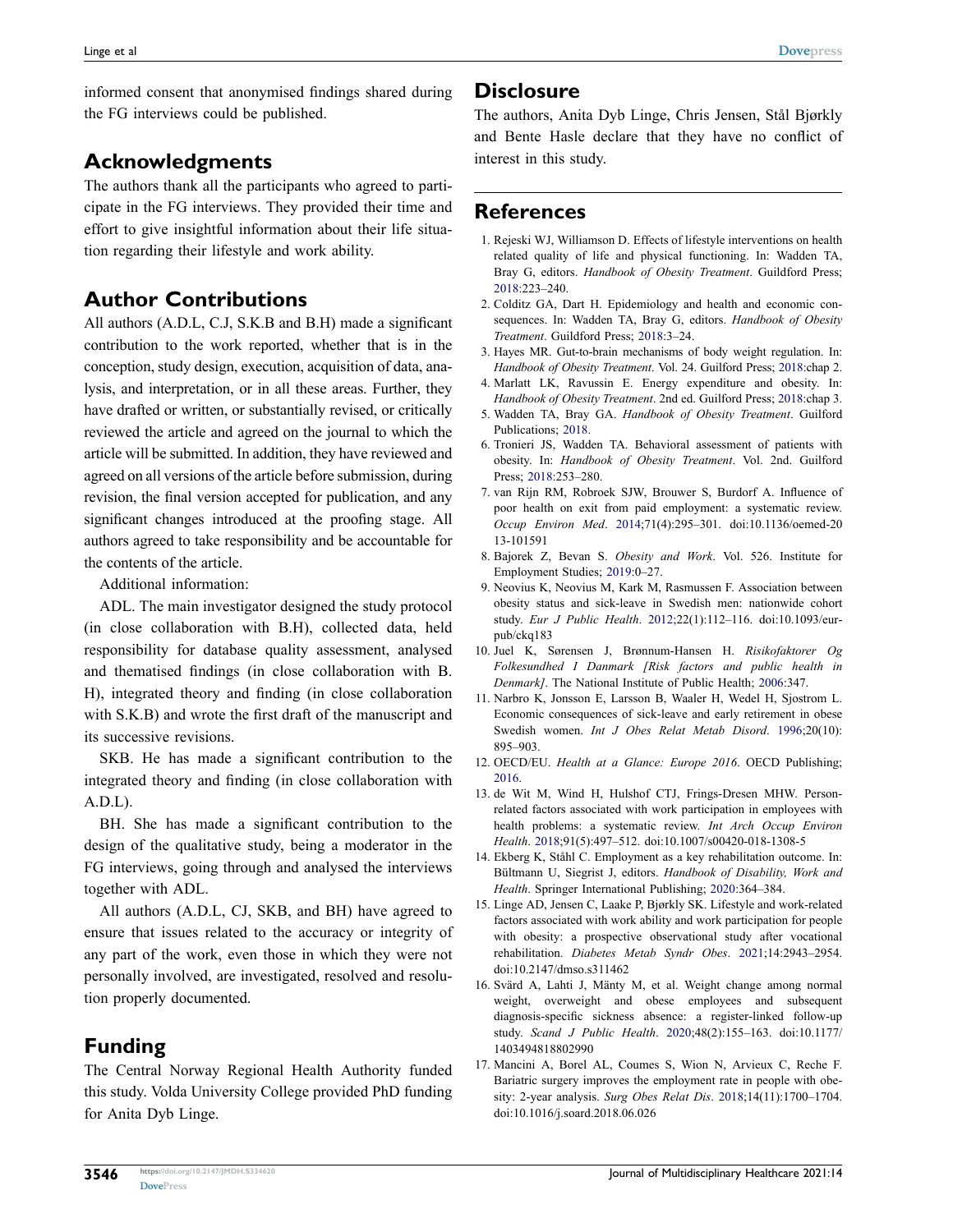- <span id="page-14-0"></span>18. Norwegian Labour and Welfare Administration (NAV). Vocational rehabilitation (Arbeidsrettet rehabilitering). NAV; February 12, [2021.](#page-1-11) Accessed February 12, 2021.
- <span id="page-14-1"></span>19. Lippel K. Regulatory contexts affecting work reintegration of people with chronic disease and disabilities: an international perspective. In: Bültmann U, Siegrist J, editors. *Handbook of Disability, Work and Health*. Springer; [2020:](#page-1-12)347–364:chap 19.
- <span id="page-14-2"></span>20. Linge A, Jensen C, Laake P, Bjørkly S. Changes to body mass index, work self-efficacy, health-related quality of life, and work participation in people with obesity after vocational rehabilitation: a prospective observational study. *BMC Public Health*. [2021](#page-1-9);21 (1):936. doi:[10.1186/s12889-021-10954-y](https://doi.org/10.1186/s12889-021-10954-y)
- <span id="page-14-3"></span>21. Hees HL, Nieuwenhuijsen K, Koeter MW, Bültmann U, Schene AH. Towards a new definition of return-to-work outcomes in common mental disorders from a multi-stakeholder perspective. *PLoS One*. [2012;](#page-1-13)7(6):e39947. doi:[10.1371/journal.pone.0039947](https://doi.org/10.1371/journal.pone.0039947)
- <span id="page-14-4"></span>22. Sewdas R, de Wind A, Abma FI, Boot CRL, Brouwer S. Personal and environmental factors influencing work participation among individuals with chronic diseases. In: Bültmann U, Siegrist J, editors. *Handbook of Disability, Work and Health*. Springer International Publishing; [2020:](#page-1-10)385–398.
- <span id="page-14-5"></span>23. de Vries H, Fishta A, Weikert B, Rodriguez Sanchez A, Wegewitz U. Determinants of sickness absence and return to work among employees with common mental disorders: a scoping review. *J Occup Rehabil*. [2018](#page-1-10);28(3):393–417. doi:[10.1007/s10926-017-9730-1](https://doi.org/10.1007/s10926-017-9730-1)
- <span id="page-14-6"></span>24. Wadden TA, Butryn ML, Wilson C. Lifestyle modification for the management of obesity. *Gastroenterology*. [2007;](#page-1-14)132(6):2226–2238. doi:[10.1053/j.gastro.2007.03.051](https://doi.org/10.1053/j.gastro.2007.03.051)
- <span id="page-14-7"></span>25. Miller WR, Rollnick S. *Motivational Interviewing: Helping People Change*. Guilford Press; [2012](#page-2-0).
- <span id="page-14-8"></span>26. Gomez-Rubalcava S, Stabbert K, Phelan S. Behavioral treatment of obesity. In: Bültmann U, Siegrist J, editors. *Handbook of Obesity Treatment*. 2nd ed. Guilford Press; [2018](#page-2-1):336–348.
- <span id="page-14-9"></span>27. Bandura A. *Self-Efficacy: The Exercise of Control*. W H Freeman/ Times Books/ Henry Holt & Co; [1997:](#page-2-2)ix, 604–ix, 604.
- <span id="page-14-10"></span>28. Oellingrath IM, De Bortoli MM, Svendsen MV, Fell AKM. Lifestyle and work ability in a general working population in Norway: a cross-sectional study. *BMJ Open*. [2019](#page-2-3);9(4):e026215. doi:[10.1136/](https://doi.org/10.1136/bmjopen-2018-026215)  [bmjopen-2018-026215](https://doi.org/10.1136/bmjopen-2018-026215)
- <span id="page-14-11"></span>29. Sharples AJ, Cheruvu CV. Systematic review and meta-analysis of occupational outcomes after bariatric surgery. *Obes Surg*. [2017](#page-2-4);27 (3):774–781. doi:[10.1007/s11695-016-2367-x](https://doi.org/10.1007/s11695-016-2367-x)
- <span id="page-14-12"></span>30. Malterud K. Qualitative research: standards, challenges, and guidelines. *Lancet*. [2001;](#page-3-1)358(9280):483–488. doi:[10.1016/S0140-6736\(01\)05627-6](https://doi.org/10.1016/S0140-6736(01)05627-6)
- <span id="page-14-13"></span>31. Braun V, Clarke V. *Successful Qualitative Research: A Practical Guide for Beginners*. Sage; [2013](#page-3-2).
- 32. Braun V, Clarke V. Using thematic analysis in psychology. *Qual Res Psychol*. 2006;3(2):77–101. doi:[10.1191/1478088706qp063oa](https://doi.org/10.1191/1478088706qp063oa)
- <span id="page-14-14"></span>33. Braun V, Clarke V, Hayfield N, Terry G. Thematic analysis. In: Liamputtong P, editor. *Handbook of Research Methods in Health Social Sciences*. Singapore: Springer; [2019](#page-4-1):843–860.
- <span id="page-14-15"></span>34. Braun V, Clarke V. Reflecting on reflexive thematic analysis. *Qual Res Sport Exerc Health*. [2019](#page-4-2);11(4):589–597. doi:[10.1080/215967](https://doi.org/10.1080/2159676X.2019.1628806)  [6X.2019.1628806](https://doi.org/10.1080/2159676X.2019.1628806)
- <span id="page-14-16"></span>35. Bandura A. Self-efficacy: toward a unifying theory of behavioral change. *Psychol Rev*. [1977](#page-4-3);84(2):191–215. doi:[10.1037/0033-295x.84.2.191](https://doi.org/10.1037/0033-295x.84.2.191)
- <span id="page-14-17"></span>36. Collins CS, Stockton CM. The central role of theory in qualitative research. *Int J Qual Methods*. [2018;](#page-4-4)17(1):1609406918797475. doi:[10.1177/1609406918797475](https://doi.org/10.1177/1609406918797475)
- <span id="page-14-18"></span>37. Guba EG, Lincoln YS. Competing paradigms in qualitative research. In: *Handbook of Qualitative Research*. Sage Publications, Inc; [1994:](#page-4-5)105–117.
- <span id="page-14-19"></span>38. Malterud K. *Focus Groups as a Research Method in Medicin and Health Science (Fokusgrupper Som Forskningsmetode for Medisin Og Helsefag)*. Universitetsforlaget; [2012](#page-9-0).
- <span id="page-14-20"></span>39. Kristman VL, Boot CRL, Sanderson K, Sinden KE, Williams-Whitt K. Implementing best practice models of return to work. In: Bültmann U, Siegrist J, editors. *Handbook of Disability, Work and Health*. Springer International Publishing; [2020:](#page-10-0)589–613.
- 40. Schultz IZ, Stowell AW, Feuerstein M, Gatchel RJ. Models of return to work for musculoskeletal disorders. *J Occup Rehabil*. 2007;17 (2):327–352. doi:[10.1007/s10926-007-9071-6](https://doi.org/10.1007/s10926-007-9071-6)
- 41. Young AE, Roessler RT, Wasiak R, McPherson KM, Van Poppel MN, Anema J. A developmental conceptualization of return to work. *J Occup Rehabil*. 2005;15(4):557–568. doi:[10.1007/s10926-](https://doi.org/10.1007/s10926-005-8034-z) [005-8034-z](https://doi.org/10.1007/s10926-005-8034-z)
- <span id="page-14-21"></span>42. Franche RL, Krause N. Readiness for return to work following injury or illness: conceptualizing the interpersonal impact of health care, workplace, and insurance factors. *J Occup Rehabil*. 2002;12 (4):233–256. doi:[10.1023/a:1020270407044](https://doi.org/10.1023/a:1020270407044)
- <span id="page-14-22"></span>43. de Vries HJ, Brouwer S, Groothoff JW, Geertzen JHB, Reneman MF. Staying at work with chronic nonspecific musculoskeletal pain: a qualitative study of workers' experiences. *BMC Musculoskelet Disord*. [2011](#page-10-1);12(1):126. doi:[10.1186/1471-2474-12-](https://doi.org/10.1186/1471-2474-12-126) [126](https://doi.org/10.1186/1471-2474-12-126)
- <span id="page-14-23"></span>44. Figueredo J-M, García-Ael C, Gragnano A, Topa G. Well-being at work after return to work (RTW): a systematic review. *Int J Environ Res Public Health*. [2020;](#page-10-1)17(20):7490. doi:[10.3390/](https://doi.org/10.3390/ijerph17207490) [ijerph17207490](https://doi.org/10.3390/ijerph17207490)
- <span id="page-14-24"></span>45. Mather L, Bergström G, Blom V, Svedberg P. High job demands, job strain, and iso-strain are risk factors for sick leave due to mental disorders: a prospective Swedish Twin study with a 5-year follow-up. *J Occup Med Environ Med*. [2015](#page-10-2);57(8):858–865. doi:[10.1097/](https://doi.org/10.1097/jom.0000000000000504) [jom.0000000000000504](https://doi.org/10.1097/jom.0000000000000504)
- <span id="page-14-25"></span>46. Rugulies R, Christensen KB, Borritz M, Villadsen E, Bültmann U, Kristensen TS. The contribution of the psychosocial work environment to sickness absence in human service workers: results of a 3-year follow-up study. *Work Stress*. [2007](#page-10-2);21(4):293–311. doi:[10.](https://doi.org/10.1080/02678370701747549) [1080/02678370701747549](https://doi.org/10.1080/02678370701747549)
- <span id="page-14-26"></span>47. Cancelliere C, Donovan J, Stochkendahl MJ, et al. Factors affecting return to work after injury or illness: best evidence synthesis of systematic reviews. *Chiropr Man Therap*. [2016;](#page-10-3)24(1):32. doi:[10.](https://doi.org/10.1186/s12998-016-0113-z) [1186/s12998-016-0113-z](https://doi.org/10.1186/s12998-016-0113-z)
- <span id="page-14-27"></span>48. Shaw WS, Reme SE, Linton SJ, Huang YH, Pransky G. 3rd place, PREMUS best paper competition: development of the return-to-work self-efficacy (RTWSE-19) questionnaire–Psychometric properties and predictive validity. *Scand J Work Environ Health*. [2011](#page-10-3);37 (2):109–119. doi:[10.5271/sjweh.3139](https://doi.org/10.5271/sjweh.3139)
- <span id="page-14-28"></span>49. Burke LE, Ewing LJ, Ye L, et al. The SELF trial: a self-efficacybased behavioral intervention trial for weight loss maintenance. *Obesity (Silver Spring, Md)*. [2015](#page-11-1);23(11):2175–2182. doi:[10.1002/](https://doi.org/10.1002/oby.21238) [oby.21238](https://doi.org/10.1002/oby.21238)
- <span id="page-14-29"></span>50. Myers CA, Martin CK. Weight loss and changes in psychosocial status and cognitive function. In: Wadden TA, Bray GA, editors. *Handbook of Obesity Treatment*. Vol. 2nd. Guildford Press; [2018](#page-11-1):208–223.
- <span id="page-14-30"></span>51. Puhl RM, Heuer CA. The stigma of obesity: a review and update. *Obesity (Silver Spring, Md)*. [2009;](#page-11-2)17(5):941–964. doi:[10.1038/](https://doi.org/10.1038/oby.2008.636) [oby.2008.636](https://doi.org/10.1038/oby.2008.636)
- <span id="page-14-31"></span>52. Gregg EW, Flores MR. The impact of intentional weight loss on major morbidity and mortality. In: *Handbook of Obesity Treatment*. 2nd ed. The Guilford Press; [2018](#page-11-3):185–207.
- <span id="page-14-32"></span>53. de Vries G, Hees HL, Koeter MWJ, Lagerveld SE, Schene AH. Perceived impeding factors for return-to-work after long-term sickness absence due to major depressive disorder: a concept mapping approach. *PLoS One*. [2014;](#page-11-4)9(1):e85038. doi:[10.1371/journal.](https://doi.org/10.1371/journal.pone.0085038) [pone.0085038](https://doi.org/10.1371/journal.pone.0085038)
- 54. Rydström I, Dalheim Englund L, Dellve L, Ahlstrom L. Importance of social capital at the workplace for return to work among women with a history of long-term sick leave: a cohort study. *BMC Nurs*. 2017;16:38. doi:[10.1186/s12912-017-0234-2](https://doi.org/10.1186/s12912-017-0234-2)